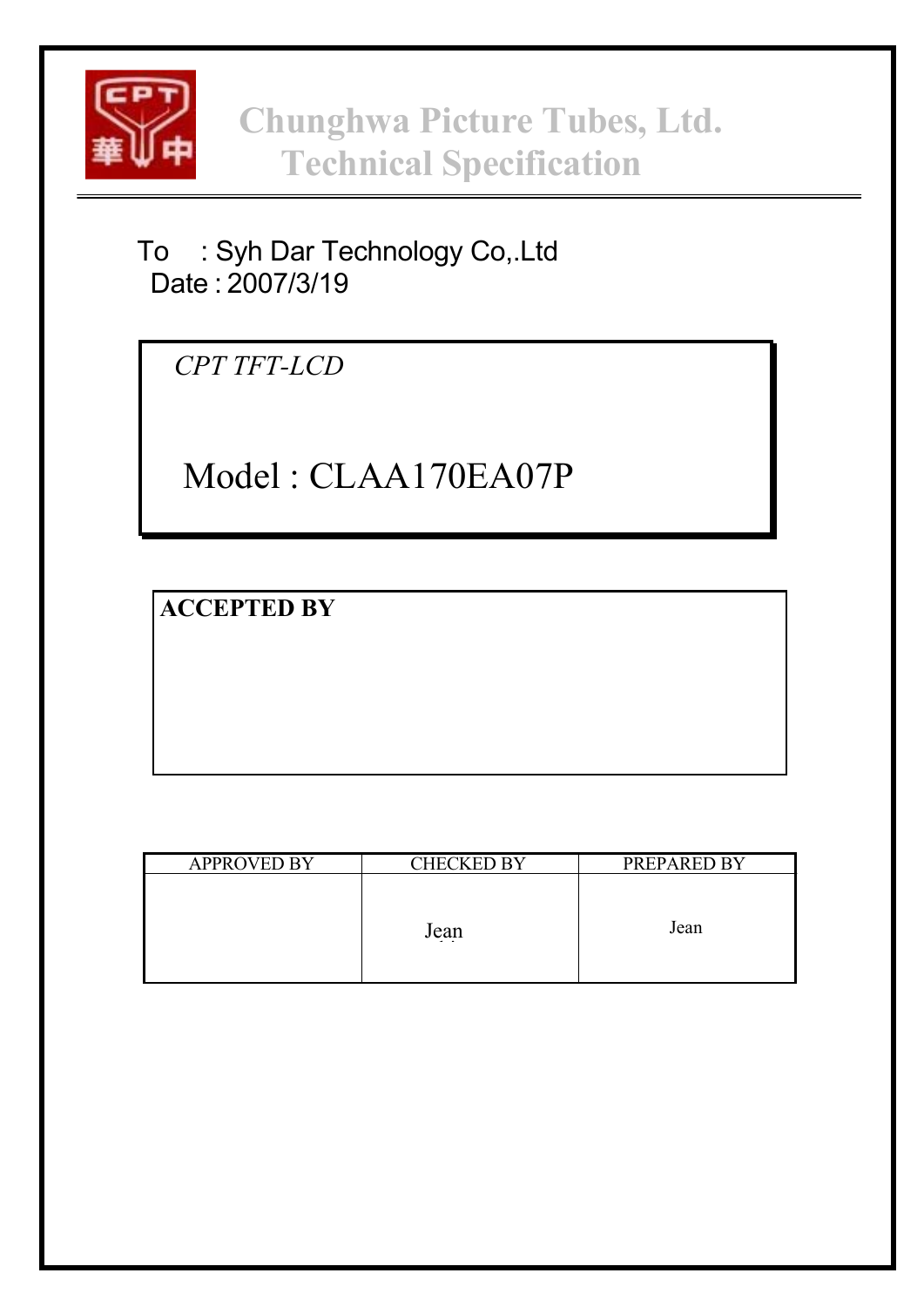|                                   | Doc. No:                      |
|-----------------------------------|-------------------------------|
| TECHNICAL<br><b>SPECIFICATION</b> | Version:                      |
|                                   | 2006/11/01<br>$I$ ssue Date : |

# **Title**: **CLAA170EA07P** Technical Specification

## **1.OVERVIEW**

CLAA170EA07P2 is 17.0" color TFT-LCD (Thin Film Transistor Liquid Crystal Display) module composed of LCD panel, driver ICs, control circuit and backlight. By applying 8 bit digital data, 1280×1024, 16.7M-color images are displayed on the 17.0" diagonal screen. Input power voltage is 5.0V for LCD driving.Inverter for backlight is not included in this module. General specification are summarized in the following table:

| <b>ITEM</b>                    | <b>SPECIFICATION</b>                                            |  |  |  |
|--------------------------------|-----------------------------------------------------------------|--|--|--|
| Display Area(mm)               | 337.920(H)x270.336(V)<br>$(17.0$ -inch diagonal)                |  |  |  |
| Number of Pixels               | 1280(H)x1024(V)                                                 |  |  |  |
| Pixel Pitch(mm)                | 0.264(H)x0.264(V)                                               |  |  |  |
| <b>Color Pixel Arrangement</b> | RGB vertical stripe                                             |  |  |  |
| Display Mode                   | normally white, TN                                              |  |  |  |
| Number of Colors               | 16.7M(6 Bit+Hi-FRC)                                             |  |  |  |
| Brightness(cd/m^2)             | 300 cd/m <sup>2</sup> (Typ.)(Center point, Lamp current=7.5 mA) |  |  |  |
| Viewing Angle                  | $160 / 160$ (Typ.)                                              |  |  |  |
| <b>Surface Treatment</b>       | Anti-glare                                                      |  |  |  |
| Power consumption(W)           | 23.7 (Typ.)                                                     |  |  |  |
| Module Size(mm)                | 358.5(W)x296.5(H)x17.5(D)(max)                                  |  |  |  |
| Module Weight $(g)$            | 2200(typ)                                                       |  |  |  |
| <b>Backlight Unit</b>          | CCFL, 4 tables, edge-light(top*2/bottom*2)                      |  |  |  |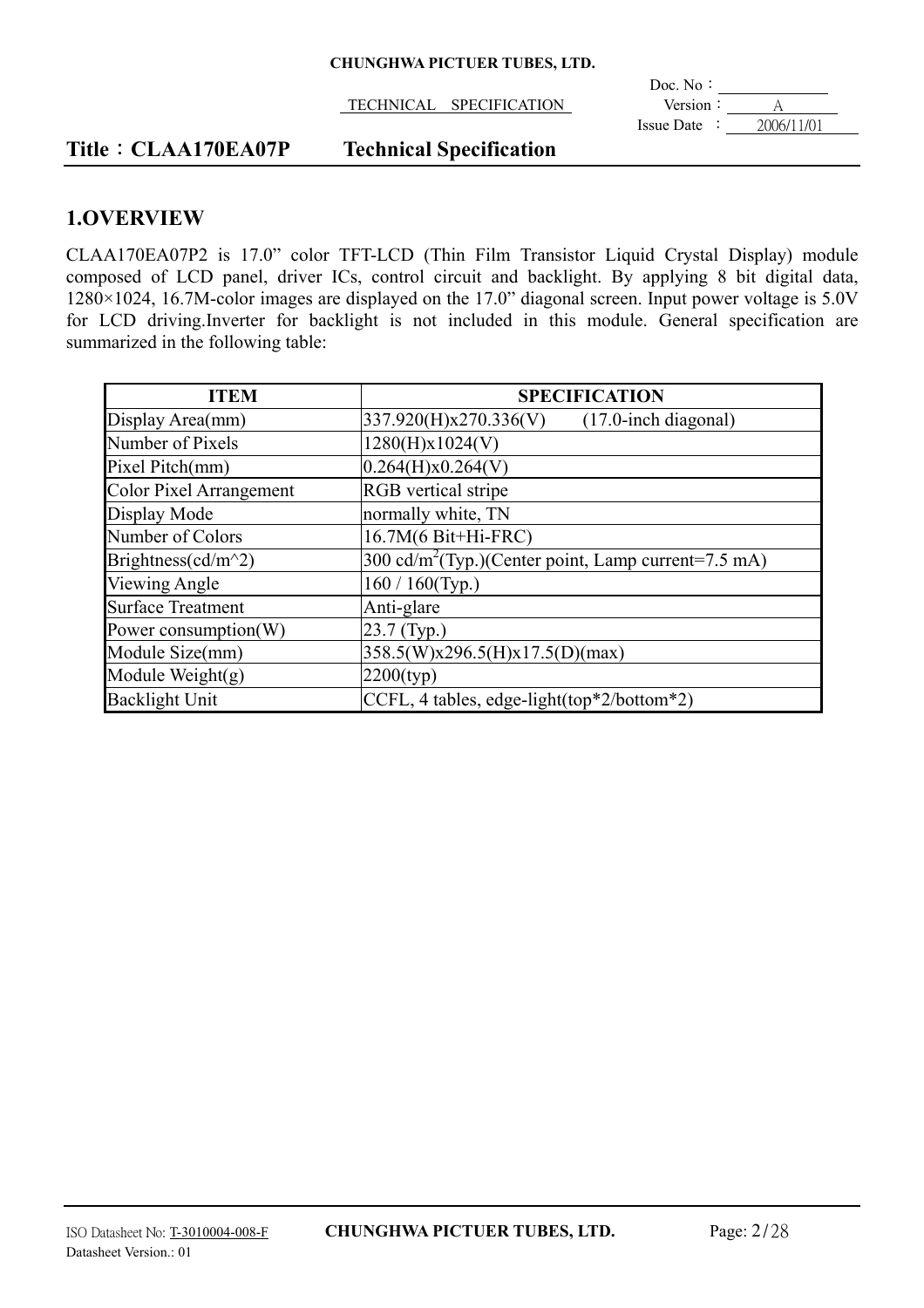TECHNICAL SPECIFICATION Version:

 $\overline{a}$ Doc. No: Issue Date :  $2006/11/01$ 

## **Title**: **CLAA170EA07P** Technical Specification

# **2. ABSOLUTE MAXIMUM RATINGS**

| <b>ITEM</b>                  | <b>SYMBOL</b> | MIN.              | MAX. | <b>UNIT</b>            | <b>REMARK</b>     |
|------------------------------|---------------|-------------------|------|------------------------|-------------------|
| Power Supply Voltage for LCD | <b>VCC</b>    | $\theta$          | 6    | V                      |                   |
| Lamp Voltage                 | VL            | 590               | 832  | <b>V<sub>rms</sub></b> |                   |
| Lamp Current                 | <b>ILO</b>    | 3                 | 8    | mArms                  | $*4$ ). 7)        |
| Lamp Frequency               | <b>FL</b>     | 40                | 80   | kHz                    |                   |
| static electricity           | <b>VESDt</b>  | $-200$            | 200  |                        | $*5)$             |
|                              | <b>VESDc</b>  | $-8000$           | 8000 |                        |                   |
| <b>Operation Temperature</b> | Top           | $\mathbf{\Omega}$ | 50   | $^{\circ}C$            | $*1$ , 2), 3), 6) |
| <b>Storage Temperature</b>   | <b>Tstg</b>   | $-20$             | 60   | $\hat{C}$              | *1<br>$2)$ . 3)   |
| Delayed Discharge Time       | TD            | --                |      | sec                    | $*8)$             |

[Note]

- 1). The relative temperature and humidity range are as below sketch,  $90\%RHMax.(Ta \leq 40^{\circ}C)$ .
- 2). The maximum wet bulb temperature  $\leq 39^{\circ}$  (Ta > 40°C) and without dewing.
- 3).If you use the product in a environment which over the definition of temperature and humidity too long to effect the result of eye-atching.
- 4).The life time of the lamp is relate to the current of the lamp, so please accronding to the description of the "(b) backlight" on page 7.
- 5).Test Condition: IEC 1000-4-2

VESDt: Contact discharge to input connector:  $VESD<sub>C</sub>$ : Contact discharge to module

- 6).If you operate the product in normal temperature range, the center surface of panel should be under  $60^{\circ}$ C.
- 7).When lamp current is out of the absolute maximum range, the life will fall rapidly or shown unusual sign.

IL min **2**mA only for test only, but we can't guarantee the lifetime and performance.

8).Delay lighting testing needs the volt above start volagte Vrms**.**Before the procedure tube needs typical lighting for 1 minute and stay in the temperature  $25\pm2\degree$  for 24 hours and then testing in the same condition in dark room **.**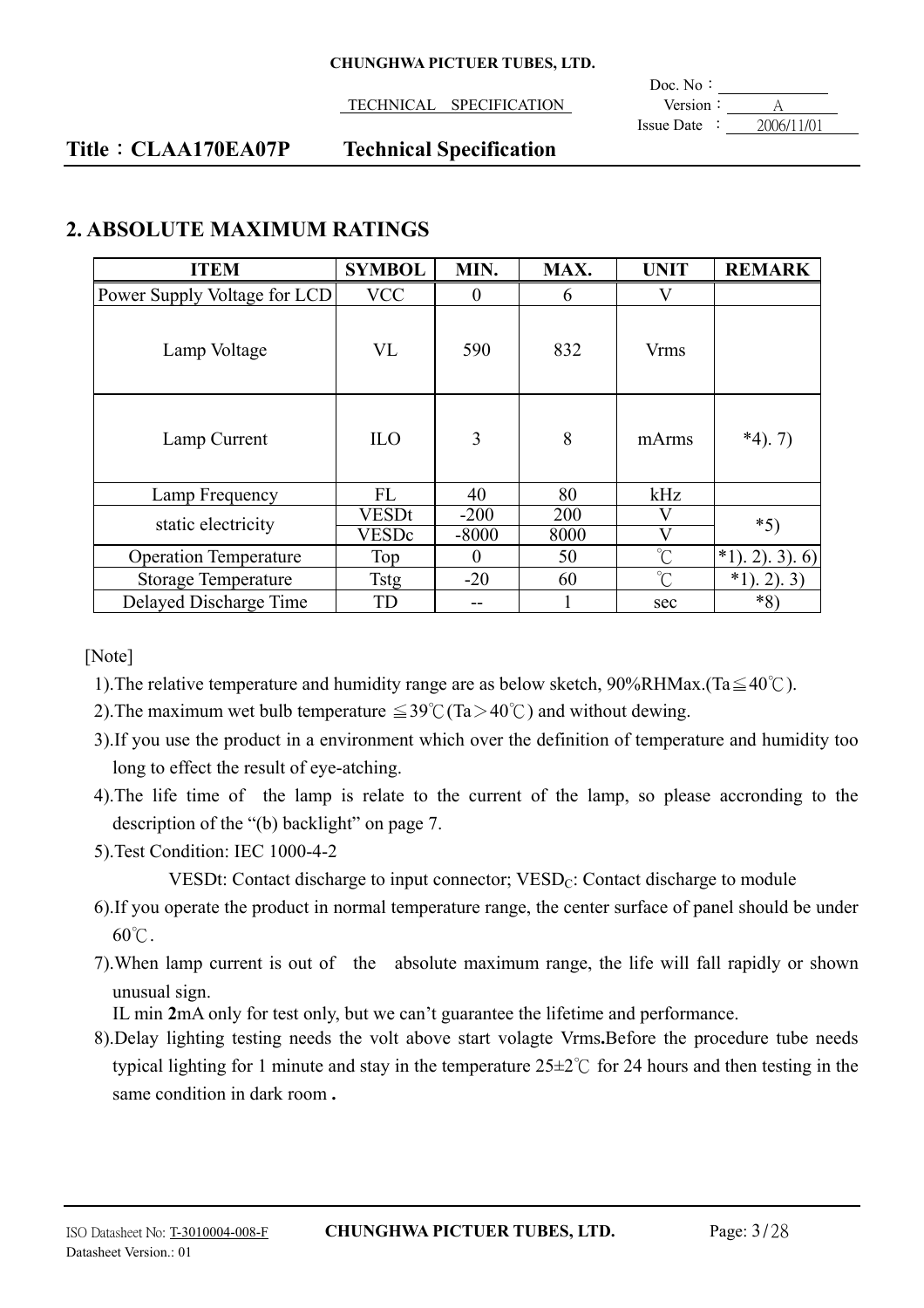TECHNICAL SPECIFICATION Version : A

 $\overline{a}$ Doc. No: Issue Date :  $2006/11/01$ 

# **Title**: **CLAA170EA07P** Technical Specification

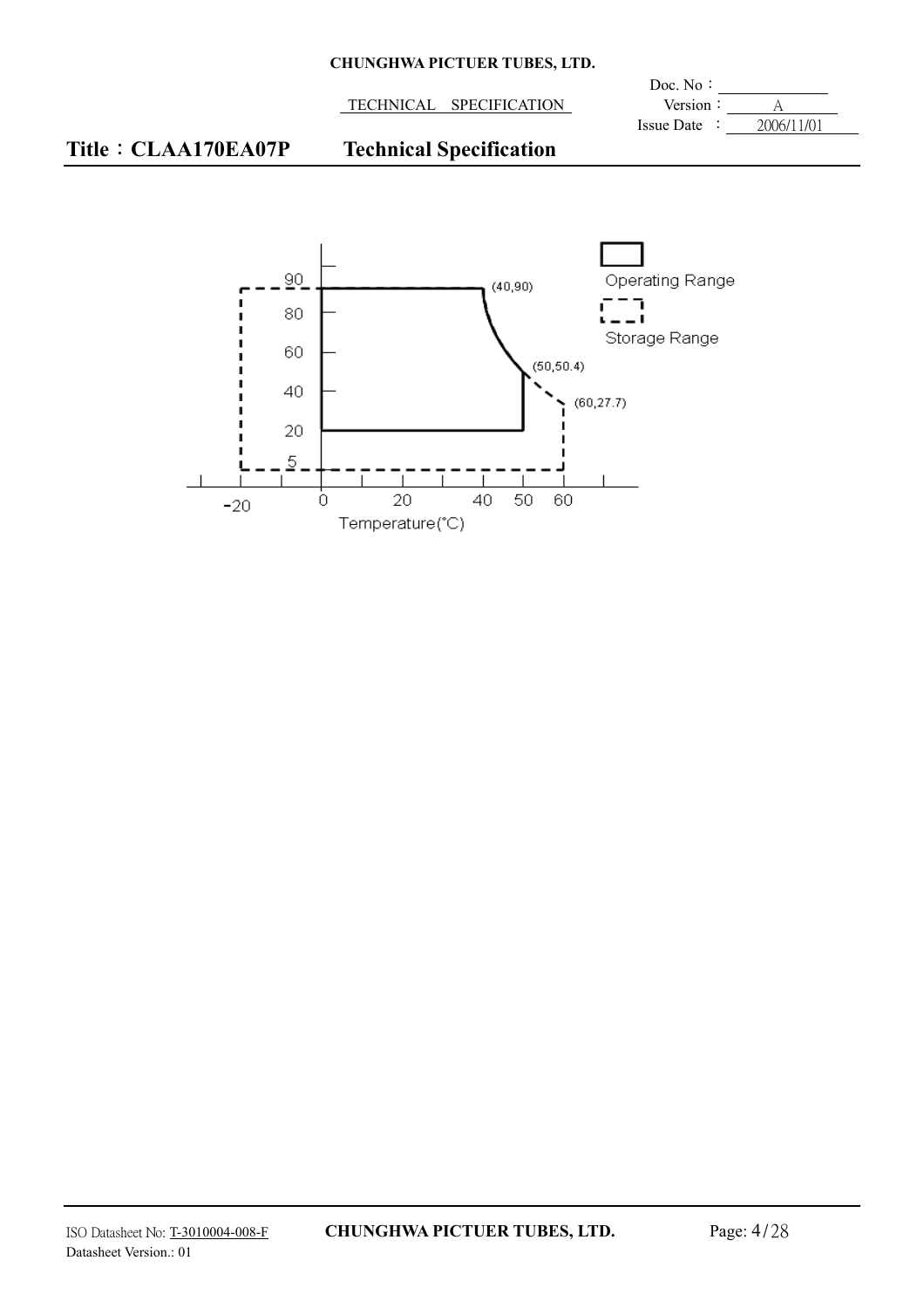**TECHNICAL SPECIFICATION** 

 $\frac{\text{Doc. No :}}{\text{Version :}}$ Issue Date  $\cdot$   $\overline{\hspace{1cm}}$   $\overline{\hspace{1cm}}$  2006/11/01

# **Title**: CLAA170EA07P Technical Specification

# **3. ELECTRICAL CHARACTERISTICS**

# **(1).TFT-LCD**

|                                                       |                            |               |            |            |            |             | Ta= $25^{\circ}$ C |
|-------------------------------------------------------|----------------------------|---------------|------------|------------|------------|-------------|--------------------|
| <b>ITEM</b>                                           |                            | <b>SYMBOL</b> | <b>MIN</b> | <b>TYP</b> | <b>MAX</b> | <b>UNIT</b> | <b>Remark</b>      |
| Power Supply Voltage for LCD                          |                            | Vcc           | 4.5        | 5.0        | 5.5        | V           | $*1)$              |
| Power Supply Current for LCD                          |                            | Icc           |            | 700        | 950        | mA          | $*2)$              |
| Permissive Input Ripple Voltage                       |                            | <b>VRP</b>    |            |            | 100        | $mVp-p$     | $Vcc=5.0V$         |
| Differential impedance                                |                            | Zm            | 90         | 100        | 110        | Ω           |                    |
| Logic input voltage Input Voltage<br>$LVDS:N+$ , $N-$ | Common<br>Mode Voltag      | <b>VCM</b>    | 1.125      | 1.25       | 1.375      | V           |                    |
|                                                       | Differential               | VID           | 250        | 350        | 450        | mV          |                    |
|                                                       | Threshold<br>Voltage(High) | <b>VTH</b>    |            |            | 100        | mV          | $*3)$              |
|                                                       | Threshold<br>Voltage(Low)  | <b>VTL</b>    | $-100$     |            |            | mV          |                    |
| <b>LCD</b> Inrush Current                             |                            | Inrush        |            |            | 3          | A           | $*_{4}$            |
| Power consumption                                     |                            | P             |            | 3.5        | 4.75       | W           | $*2)$              |

[Note]

1).VCC-turn-on conditions:

| $0.5 \text{ms} \leq t1 \leq 10 \text{ms}$ | $\le$ sec $\le$ t4      |
|-------------------------------------------|-------------------------|
| $0 < t2 \leq 20$ ms                       | $200ms \leq t5$         |
| $0 < t3 \leq 50$ ms                       | $200 \text{ms} \leq t6$ |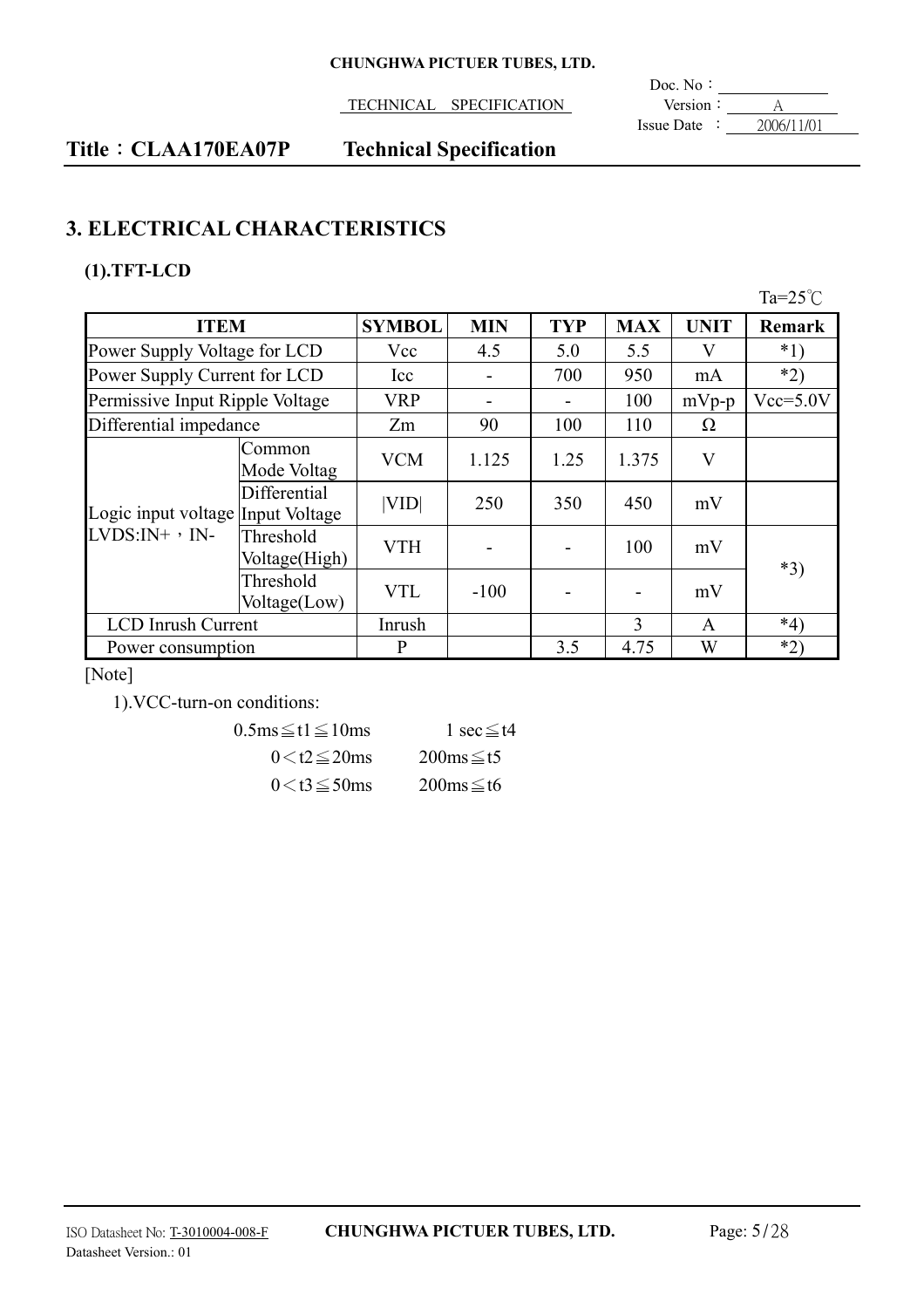TECHNICAL SPECIFICATION Version:

 $\overline{a}$ Doc. No: Issue Date :  $2006/11/01$ 

## **Title**: **CLAA170EA07P** Technical Specification



Data: RGB DATA, DCLK, DENA

VCC-dip conditions:

- (1) When  $3.6V \leq Vcc(min) < 4.5V$ : td $\leq 10$  ms
- (2) When Vcc <3.6 V,VCC-dip conditions should also follow the VCC-turn-on conditions.



- 2).Typical current situation: 64 gray scale level,1280 line mode, VCC=5.0V, Fh=64Khz,Fv=60Hz, Fclk=54 MHz.
- 3).LVDS Signal definition:



**ISO** Datashe∈ Datasheet Version.: 01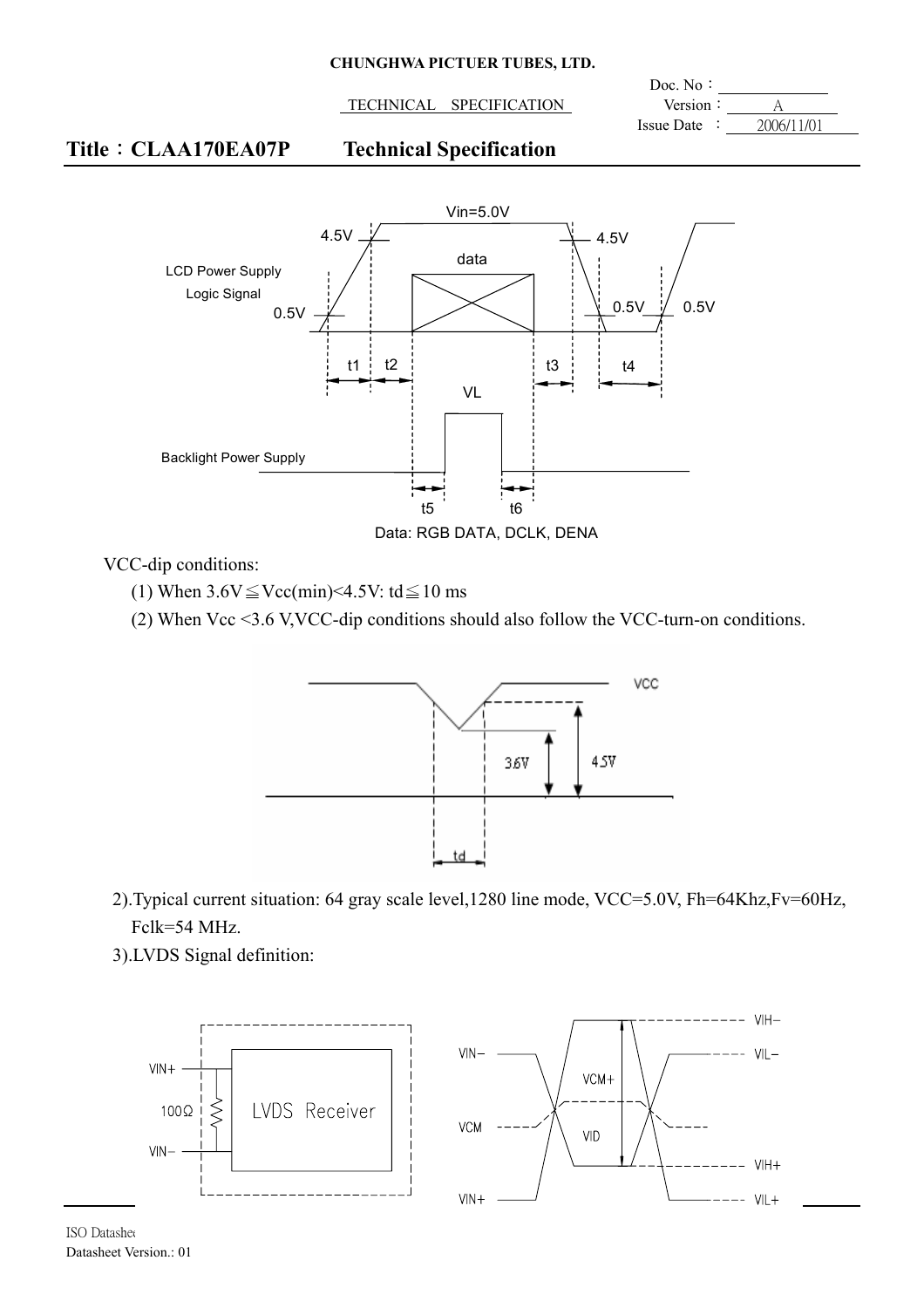TECHNICAL SPECIFICATION Version :

 $\overline{a}$ Doc. No: Issue Date : 2006/11/01

# **Title**: **CLAA170EA07P** Technical Specification

 $VID = VIN_{+} - VIN_{-}$ ,  $\triangle$ VCM =  $\vert$  VCM<sub>+</sub>–VCM- $\vert$ ,  $\triangle$ VID =  $\vert$  VID<sub>+</sub>–VID- $\vert$ ,  $VID+=|VIH_{+}-VIH_{-}|$ ,  $VID = |VIL_{+}-VIL_{-}|$ ,  $VCM = (VIN_+ + VIN_-)/2$ ,  $VCM+ = (VIH_{+} + VIH_{-})/2,$  $VCM = (VIL_{+} + VIL_{-})/2,$ 

 $VIN<sub>+</sub>$  = Positive differential DATA & CLK Input VIN- = Negative differential DATA  $& CLK$  Input

## 4).Irush Measurement Condition



## **(2).Backlight**

1.Electrical specification

| ITEM               | <b>SYMBOL MIN TYP</b> |     |       | <b>MAX</b> | <b>UNIT</b> | <b>REMARK</b>                    |
|--------------------|-----------------------|-----|-------|------------|-------------|----------------------------------|
| B/L Voltage        | VL                    | 549 | 638.6 | 728.2      | Vrms        | $IL=7.5mA$<br>Ta= $25^{\circ}$ C |
| <b>B/L Current</b> |                       |     | 7.5   |            | mArms       | $Ta=25^{\circ}C$<br>$*1$         |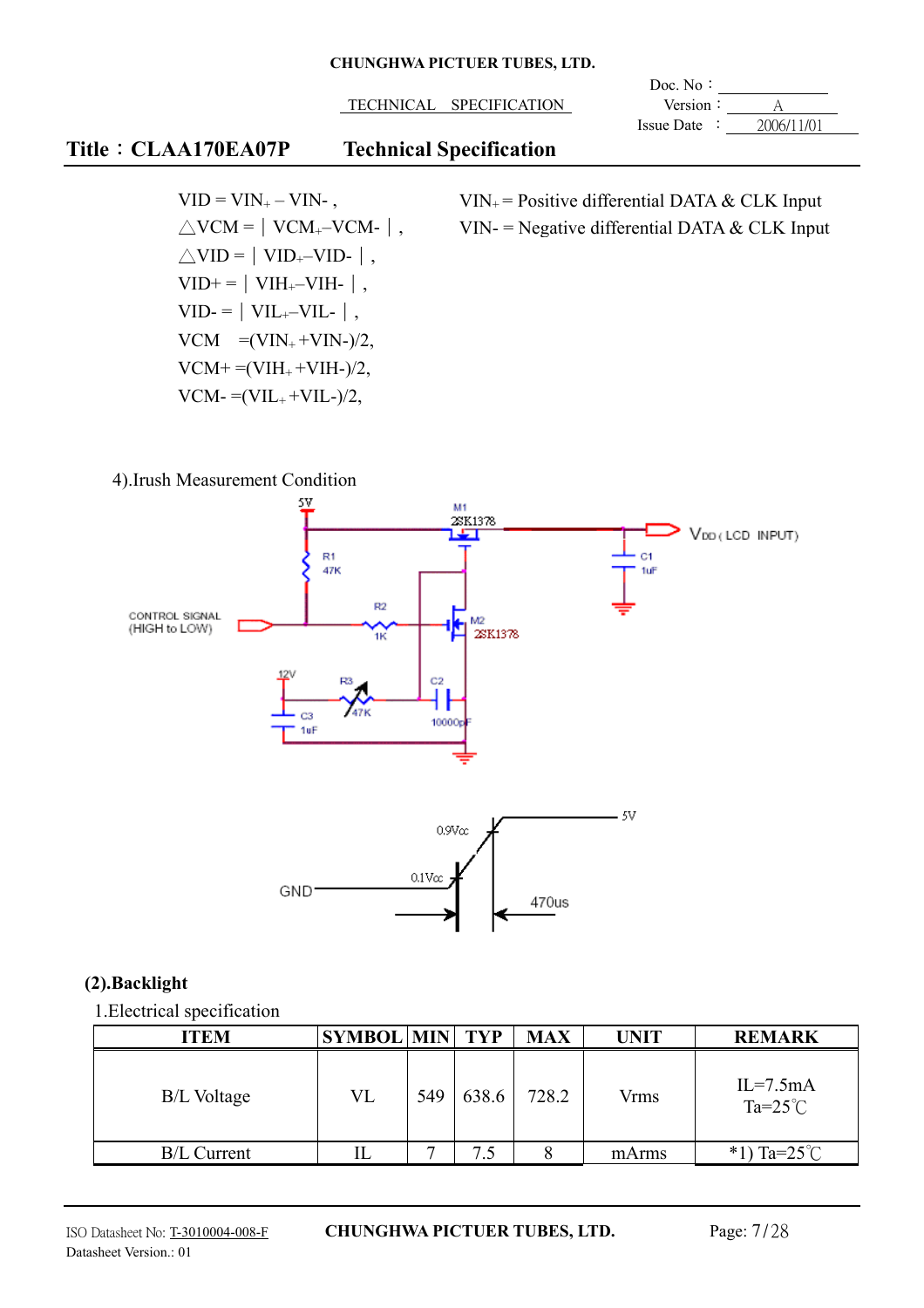TECHNICAL SPECIFICATION Version:

 $\overline{a}$ Doc. No: Issue Date :  $2006/11/01$ 

## **Title**: **CLAA170EA07P** Technical Specification

| B/L operating current        | ILO       |    |      |      | mArms       | *1) Ta= $25^{\circ}$ C           |
|------------------------------|-----------|----|------|------|-------------|----------------------------------|
| B/L power comsuption         | <b>WL</b> |    | 20.2 | 22.2 | W           | $IL=7.5mA$<br>Ta= $25^{\circ}$ C |
| <b>Inverter Frequency</b>    | FI        | 45 | 50   | 65   | kHz         | *2) Ta= $25^{\circ}$ C           |
|                              | VS        |    |      | 1600 | <b>Vrms</b> | Ta= $0^{\circ}$ C                |
| <b>Starting Lamp Voltage</b> |           |    |      | 1450 | Vrms        | Ta= $25^{\circ}$ C               |

#### 2.Lamp life time

| <b>ITEM</b>                 | $ {\rm ILO at 2.0 mA} $ ILO at 3.0 mA $ {\rm ILO at 7.0 mA} $ ILO at 7.5 mA ILO at 8.0 mA UNIT |             |             |             |      | <b>REMARK</b>                    |
|-----------------------------|------------------------------------------------------------------------------------------------|-------------|-------------|-------------|------|----------------------------------|
| Lamp life Time              |                                                                                                | Min. 40,000 | Min. 40,000 | Min. 30,000 | hr   | Continuous<br>Operation<br>$*3)$ |
| Rated time<br>(turn on/off) |                                                                                                | Min.100,000 |             |             | time | $*_{4}$                          |

[Note ] Measuring inverter Type: SAMPO DIVLCP0506D42

If the waveform of light up-driving is asymmetric, the distribution of mercury inside the lamp tube will become unequally or will deplete the Ar gas in it. Then it may cause the abnormal phenomenon of lighting-up. Therefore, designers have to try their best to forfill the conditions under the inverter designing-stage as below:

- The degrees of unbalance  $\frac{1}{2}$  < 10%
- The ratio of wave height  $\frac{1}{2} < \sqrt{2} \pm 10\%$



Ip: high side peak

I-p : low side peak

A : The degrees of unbalance =  $|Ip - I-p| / |Irms \times 100 (\%)$ 

B: The ratio of wave height = Ip (or I-p) / Irms

1) Lamp Current measurement method ( The current meter is inserted in cold line)

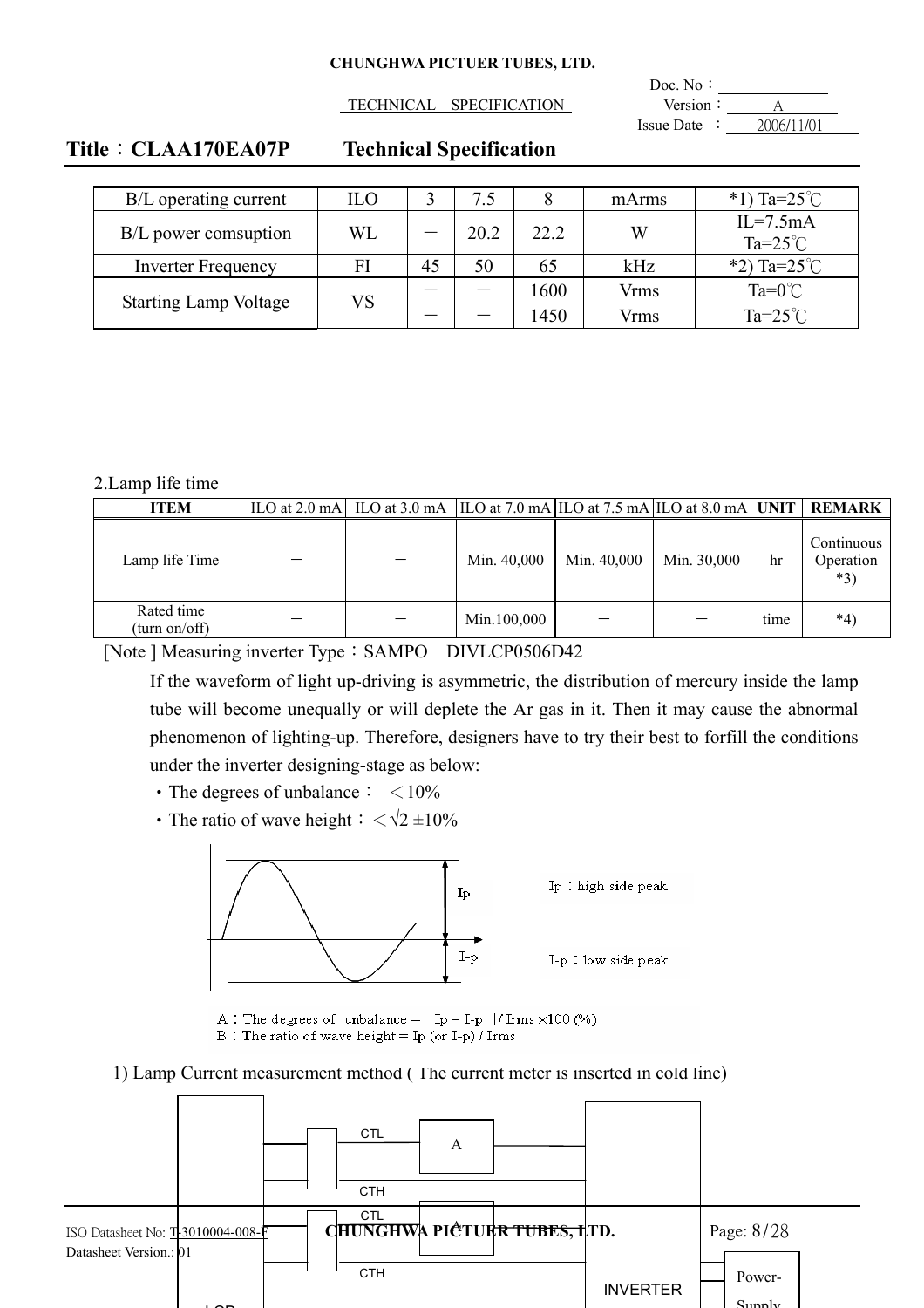TECHNICAL SPECIFICATION Version:

 $\overline{a}$ Doc. No: Issue Date  $\div$  2006/11/01

- 2) a. Frequency in this range can mala the characterisitics of electric and optics maintain in  $+/$  10% except hue.
	- b.If the lamp frequency can be maintain in 50~60KHz, the better charactristics of the electrical and the optical can be presented.
	- c.If the operating frequency is 40~80 KHz, the life time and the reliability of the lamp will not be affect.
	- d.Lamp frequency of inverter may produce interference with horizontal synchronous frequency,and this may cause horizontal beat on the display.Therefore, please adjust lamp frequency, and keep inverter as far from module as possible or use electronic shielding between inverter and module to avoid the interference.
- 3) Definition of the lamp life time  $\colon$  Luminance (L) under 50% of specification starting lamp voltage or starting lamp voltage is more than 130% of the initial value
- 4) The condition of Turn-on and Turn-off operation is as below:
	- a.Lamp current is 7.5mA
	- b.Frequency is 10 sec.(on)/10 sec.(off)
	- c.Repeat it for 10 thousand times
	- d.The result of eye-atching of the lamp hue is normal, and can switch the lamp.
	- It should not have motion fail when starting lamp voltage is lower than 130% of the initial value.
- 5) It is necessary to consider the maximal value when design inverter  $\cdot$  in order to asure lighting.
- 6) The equation of power comsuption WL=IL x VL x 4.(IL=7.5mA, Ta=25°C)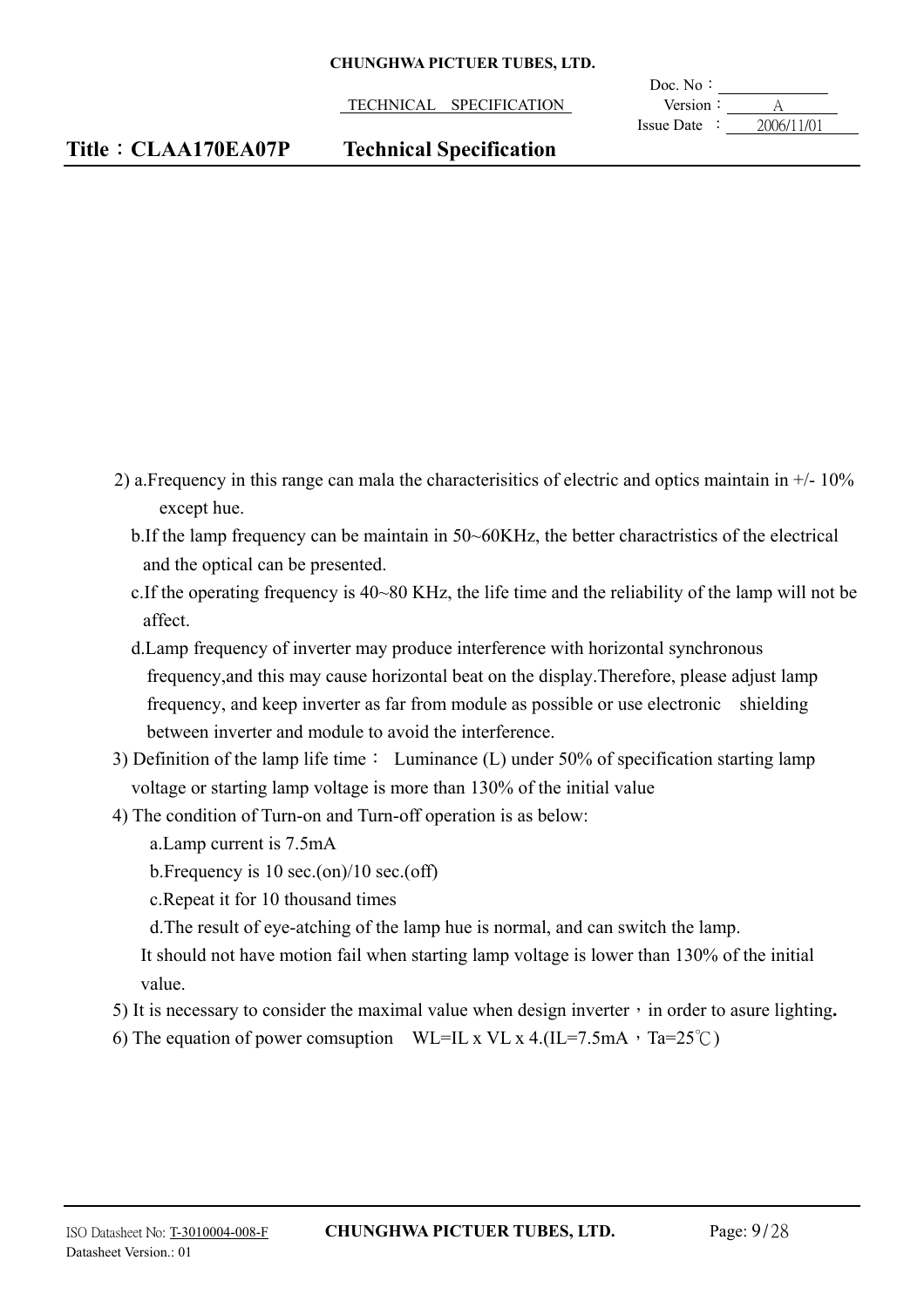TECHNICAL SPECIFICATION **Version**: <u>A</u>

 $\overline{a}$ Doc. No: Issue Date  $\frac{\sqrt{2006}}{11/01}$ 

# **4. INTERFACE PIN CONNECTION**

# (1) CN1 (Data Signal and Power Supply)

Used connector: FI-XB30SSRL-HF16 (JAE) or compatiable.

| PIN NO.         | <b>SYMOBL</b> | <b>FUNCTION</b>                           |
|-----------------|---------------|-------------------------------------------|
| L               | <b>RXO0-</b>  | minus signal of odd channel 0(LVDS)       |
| $\overline{2}$  | $RXO0+$       | plus signal of odd channel 0(LVDS)        |
| $\overline{3}$  | RXO1-         | minus signal of odd channel 1(LVDS)       |
| $\overline{4}$  | $RXO1+$       | plus signal of odd channel 1(LVDS)        |
| $\overline{5}$  | <b>RXO2-</b>  | minus signal of odd channel 2(LVDS)       |
| $\overline{6}$  | $RXO2+$       | plus signal of odd channel 2(LVDS)        |
| $\overline{7}$  | <b>GND</b>    | ground                                    |
| 8               | RXOC-         | minus signal of odd clock channel (LVDS)  |
| 9               | RXOC+         | plus signal of odd clock channel (LVDS)   |
| 10              | RXO3-         | minus signal of odd channel 3(LVDS)       |
| 11              | $RXO3+$       | plus signal of odd channel 3(LVDS)        |
| 12              | RXE0-         | minus signal of even channel 0(LVDS)      |
| 13              | $RXE0+$       | plus signal of even channel 0(LVDS)       |
| 14              | <b>GND</b>    | ground                                    |
| 15              | RXE1-         | minus signal of even channel 1(LVDS)      |
| 16              | $RXE1+$       | plus signal of even channel 1(LVDS)       |
| 17              | <b>GND</b>    | ground                                    |
| 18              | RXE2-         | minus signal of even channel 2(LVDS)      |
| 19              | $RXE2+$       | plus signal of even channel 2(LVDS)       |
| 20              | RXEC-         | minus signal of even clock channel (LVDS) |
| 21              | RXEC+         | plus signal of even clock channel (LVDS)  |
| 22              | RXE3-         | minus signal of even channel 3(LVDS)      |
| 23              | $RXE3+$       | plus signal of even channel 3(LVDS)       |
| 24              | <b>GND</b>    | ground                                    |
| $\overline{25}$ | NC            | NC                                        |
| 26              | NC            | NC                                        |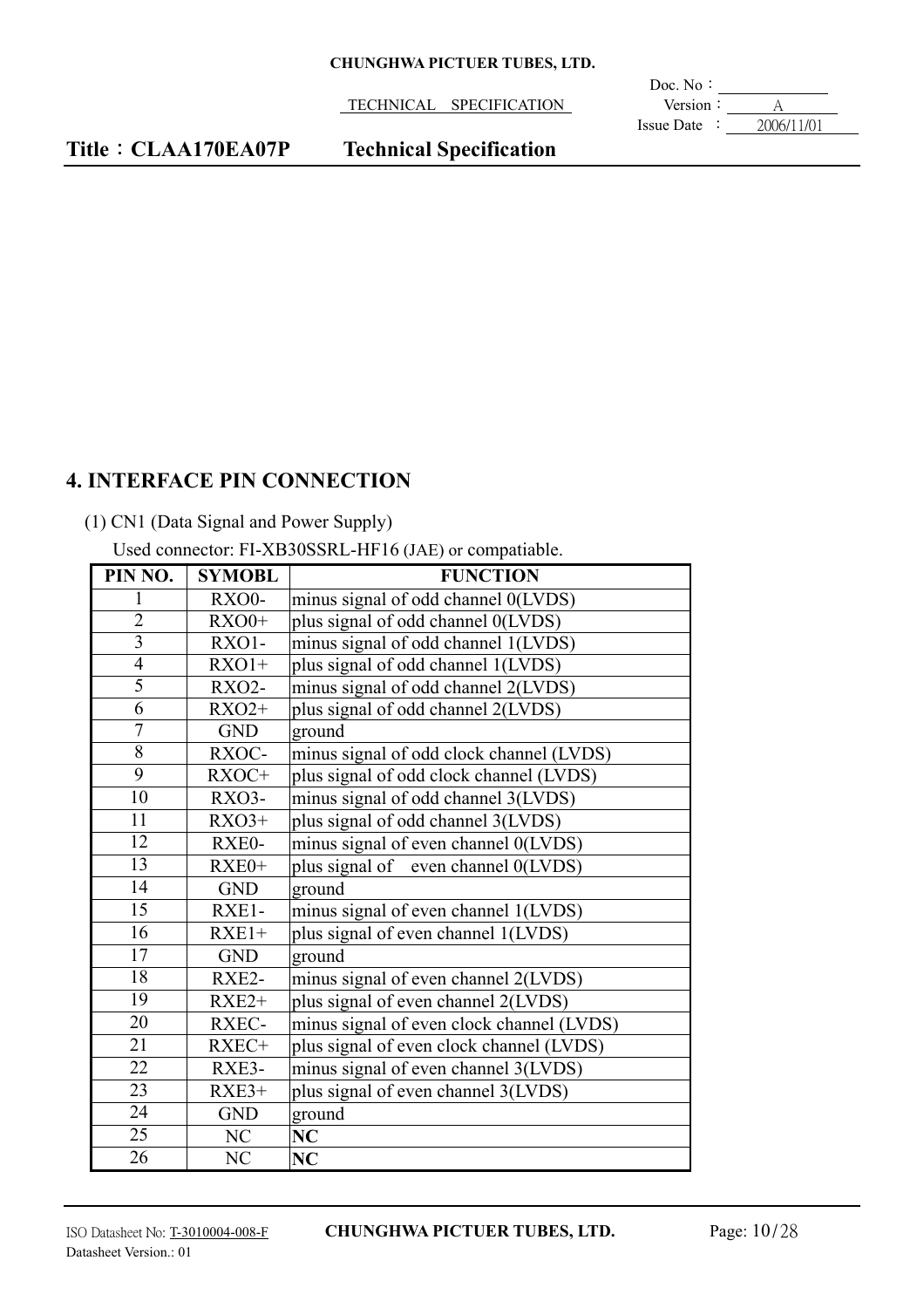TECHNICAL SPECIFICATION Version : A

 $\overline{a}$ Doc. No: Issue Date : 2006/11/01

# **Title**: CLAA170EA07P Technical Specification

|    | <b>VCC</b> | Power supply input voltage $(5.0 V)$ |
|----|------------|--------------------------------------|
| 29 | VCC        | Power supply input voltage $(5.0 V)$ |
|    |            | Power supply input voltage $(5.0 V)$ |

(2) CN2,3,4,5 (BACKLIGHT)

Backlight-side connector: BHSR-02VS-1 (JST)

Inverter-side connector: SM02(4.0)B-BHS-1-TB (JST)

| Pin No. | <b>Symbol</b> | <b>Function</b>       |
|---------|---------------|-----------------------|
|         |               | Power for CCFL        |
|         |               | Power return for CCFL |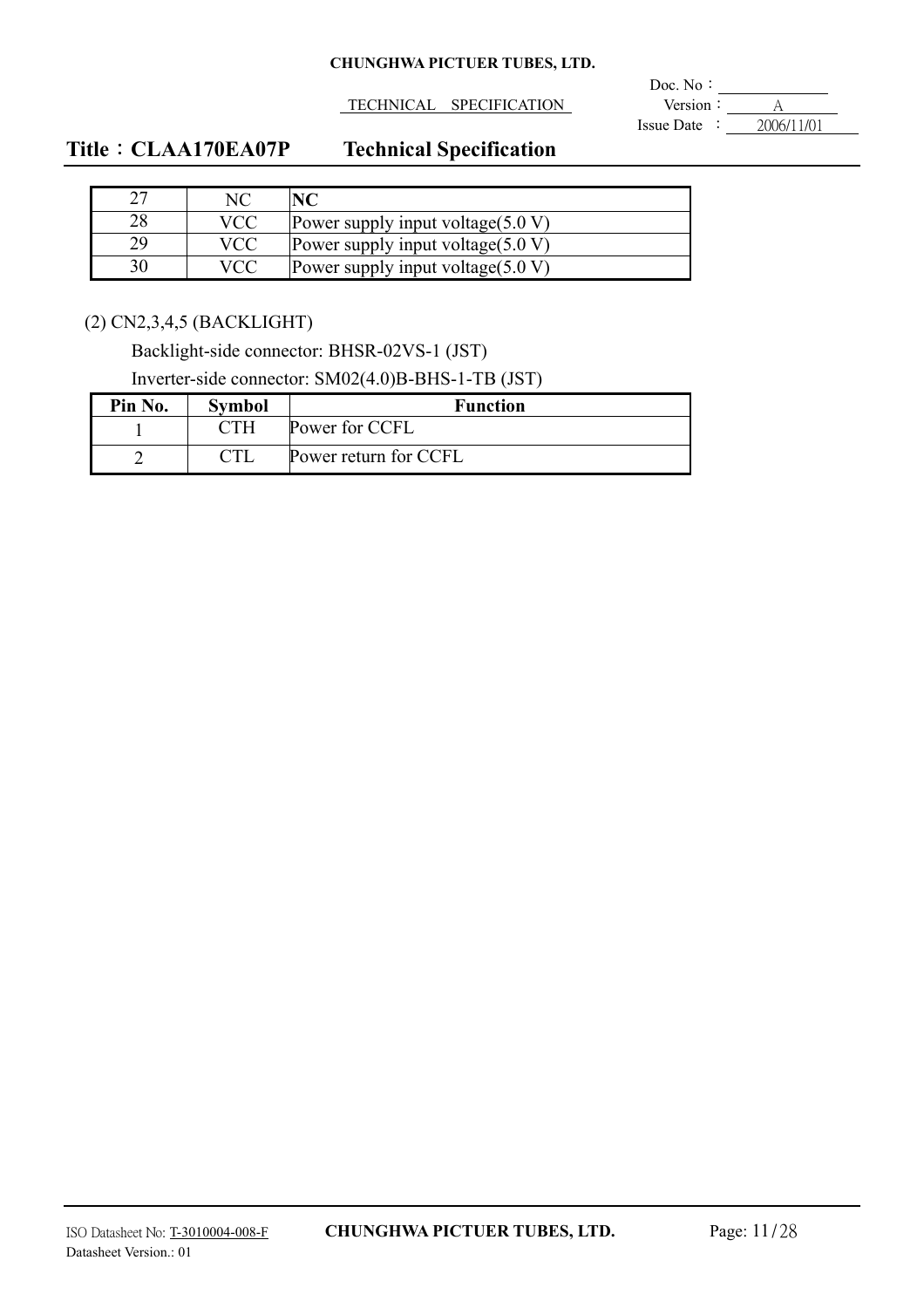TECHNICAL SPECIFICATION Version : A

 $\overline{a}$ Doc. No: Issue Date :  $2006/11/01$ 

## **Title**: **CLAA170EA07P** Technical Specification

# **5. INTERFACE TIMING**

(1) Timing Specifications

|        | <b>SYMBOL</b><br><b>ITEM</b> |                        |                  | <b>MIN</b> | <b>TYP</b> | <b>MAX</b> | <b>UNIT</b>      |
|--------|------------------------------|------------------------|------------------|------------|------------|------------|------------------|
|        | <b>DCLK</b>                  | $F$ requency           | $f_{CLK}$        | 45         | 54         | 70         | <b>MHz</b>       |
|        |                              | Period                 | $t_{\text{CLK}}$ | 14.3       | 18.5       | 22.2       | ns               |
|        |                              | Horizontal Active Time | t <sub>HA</sub>  | 640        | 640        | 640        | $t_{\text{CLK}}$ |
| LCD    |                              | Horizontal Blank Time  | $t_{HB}$         | 45         | 204        | 390        | $t_{\text{CLK}}$ |
| Timing |                              | Horizontal Total Time  | tн               | 685        | 844        | 1030       | $t_{\text{CLK}}$ |
|        | <b>DENA</b>                  | Vertical Active Time   | t <sub>VA</sub>  | 1024       | 1024       | 1024       | $t_{\rm H}$      |
|        |                              | Vertical Blank Time    | $t_{VB}$         | 12         | 42         | 376        | t <sub>H</sub>   |
|        |                              | Vertical Total Time    | tv               | 1036       | 1066       | 1400       | $t_{\rm H}$      |
|        |                              | Vertical Frame Rate    | Fr               | 50         | 60         | 75         | Hz               |

[Note]

- 1) DENA should always be positive polarity as shown in the timing specification.
- 2) CLK INshould appear during all blanking period,
- 3) Using LVDS IC

| Receiver        | Transmitter     |
|-----------------|-----------------|
| DS90C384MTD(NS) | DS90C383MTD(NS) |
| SN75LVDS82(TF   | SN75LVDS83(TI)  |

4) Required signal assignment for flat link transmitter

| Pin No.        | Pin Name        | Require<br>Signal          | Pin No. | Pin Name        | Signal<br>Require                        |
|----------------|-----------------|----------------------------|---------|-----------------|------------------------------------------|
|                | <b>VCC</b>      | Power Supply for TTL Input | 29      | <b>GND</b>      | Ground pin for TTL                       |
| $\overline{2}$ | D <sub>5</sub>  | TTL Input (R7)             | 30      | D26             | TTL Input(DE)                            |
| 3              | D <sub>6</sub>  | TTL Input (R5)             | 31      | <b>TxCLKIN</b>  | TTL Level clock Input                    |
| 4              | D7              | TTL Input (G0)             | 32      | <b>PWR DWN</b>  | Power Down Input                         |
| 5              | <b>GND</b>      | Ground pin for TTL         | 33      | PLL GND         | Ground pin for PLL                       |
| 6              | D <sub>8</sub>  | TTL Input (G1)             | 34      | PLL VCC         | Power Supply for PLL                     |
| 7              | D <sub>9</sub>  | TTL Input (G2)             | 35      | PLL GND         | Ground pin for PLL                       |
| 8              | D10             | TTL Input (G6)             | 36      | <b>LVDS GND</b> | Ground pin for LVDS                      |
| 9              | <b>VCC</b>      | Power Supply for TTL Input | 37      | TxOUT3+         | Positive LVDS differential data output 3 |
| 10             | D11             | TTL Input (G7)             | 38      | TxOUT3-         | Negative LVDS differential data output 3 |
| 11             | D <sub>12</sub> | TTL Input (G3)             | 39      | TxCLKOUT+       | Positive LVDS differential clock output  |
| 12             | D <sub>13</sub> | TTL Input (G4)             | 40      | TxCLKOUT-       | Negative LVDS differential clock output  |
| 13             | <b>GND</b>      | Ground pin for TTL         | 41      | TxOUT2+         | Positive LDVS differential data output 2 |
| 14             | D14             | TTL Input (G5)             | 42      | TxOUT2-         | Negative LVDS differential data output 2 |
| 15             | D15             | TTL Input (B0)             | 43      | <b>LVDS GND</b> | Ground pin for LVDS                      |
| 16             | D <sub>16</sub> | TTL Input (B6)             | 44      | LVDS VCC        | Power Supply for LVDS                    |
| 17             | <b>VCC</b>      | Power Supply for TTL Input | 45      | TxOUT1+         | Positive LVDS differential data output 1 |
| 18             | D17             | TTL Input (B7)             | 46      | TxOUT1-         | Negative LVDS differential data output 1 |
| 19             | D <sub>18</sub> | TTL Input (B1)             | 47      | TxOUT0+         | Positive LVDS differential data output 0 |
| 20             | D <sub>19</sub> | TTL Input (B2)             | 48      | TxOUT0-         | Negative LVDS differential data output 0 |
| 21             | <b>GND</b>      | Ground pin for TTL         | 49      | <b>LVDS GND</b> | Ground pin for TTL                       |

### ISO Datasheet No: T-3010004-008-F **CHUNGHWA PICTUER TUBES, LTD.** Page: 12/28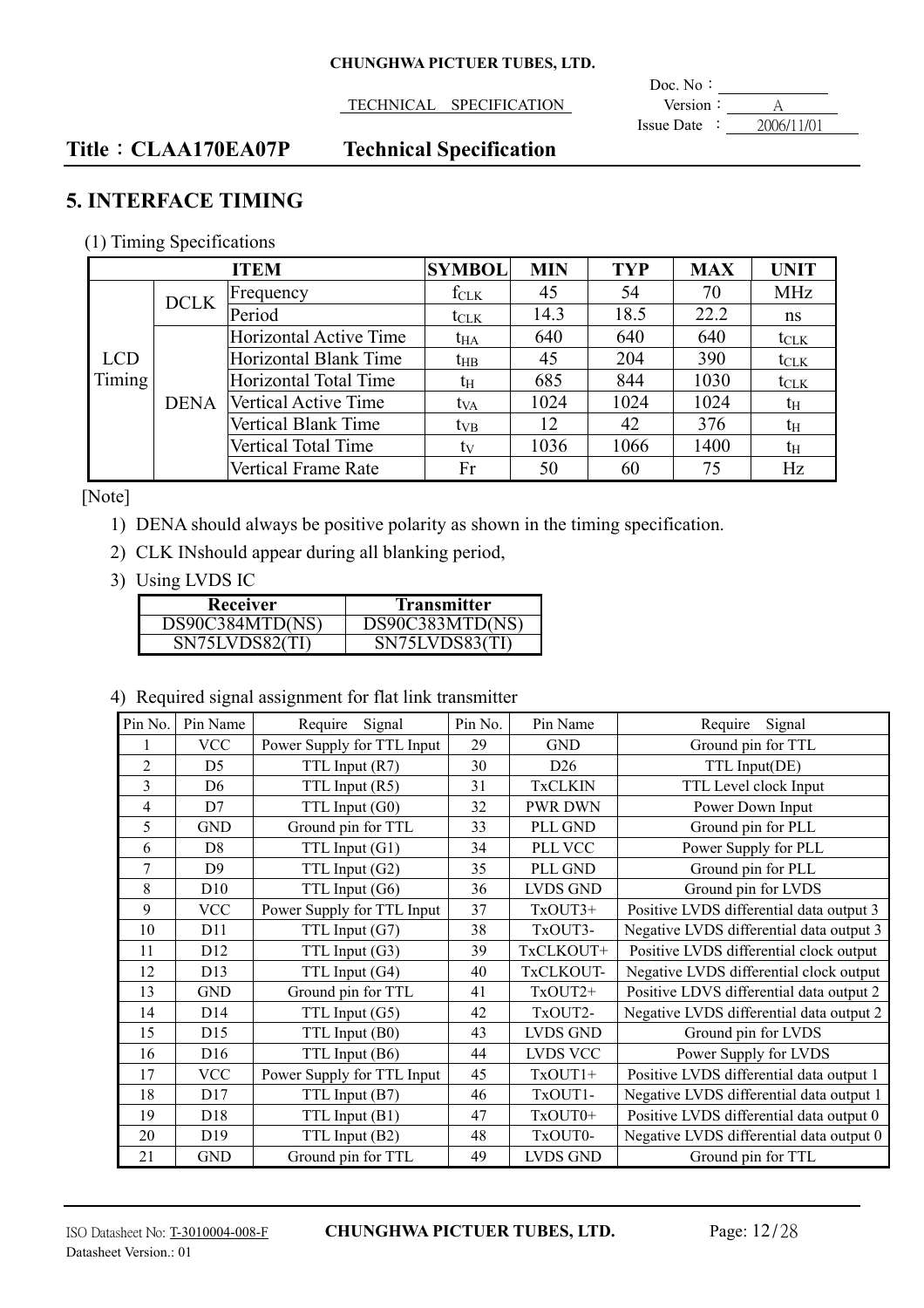TECHNICAL SPECIFICATION Version A

 $\overline{a}$ Doc. No: Issue Date :  $2006/11/01$ 

# **Title**: CLAA170EA07P Technical Specification

| 22 | D <sub>20</sub> | TTL Input (B3)             | 50 | D27            | TTL Input (R6)     |
|----|-----------------|----------------------------|----|----------------|--------------------|
| 23 | D21             | TTL Input (B4)             | 51 | D <sub>0</sub> | TTL Input (R0)     |
| 24 | D22             | TTL Input (B5)             | 52 | D1             | TTL Input $(R1)$   |
| 25 | D23             | TTL Input (LVDS)           | 53 | <b>GND</b>     | Ground pin for TTL |
| 26 | VCC             | Power Supply for TTL Input | 54 | D <sub>2</sub> | TTL Input (R2)     |
| 27 | D24             | TTL Input (HSYNC)          | 55 | D3             | TTL Input (R3)     |
| 28 | D <sub>25</sub> | TTL Input (VSYNC)          | 56 | D4             | TTL Input (R4)     |

## (2) Timing Chart

a.Horizontal Timing



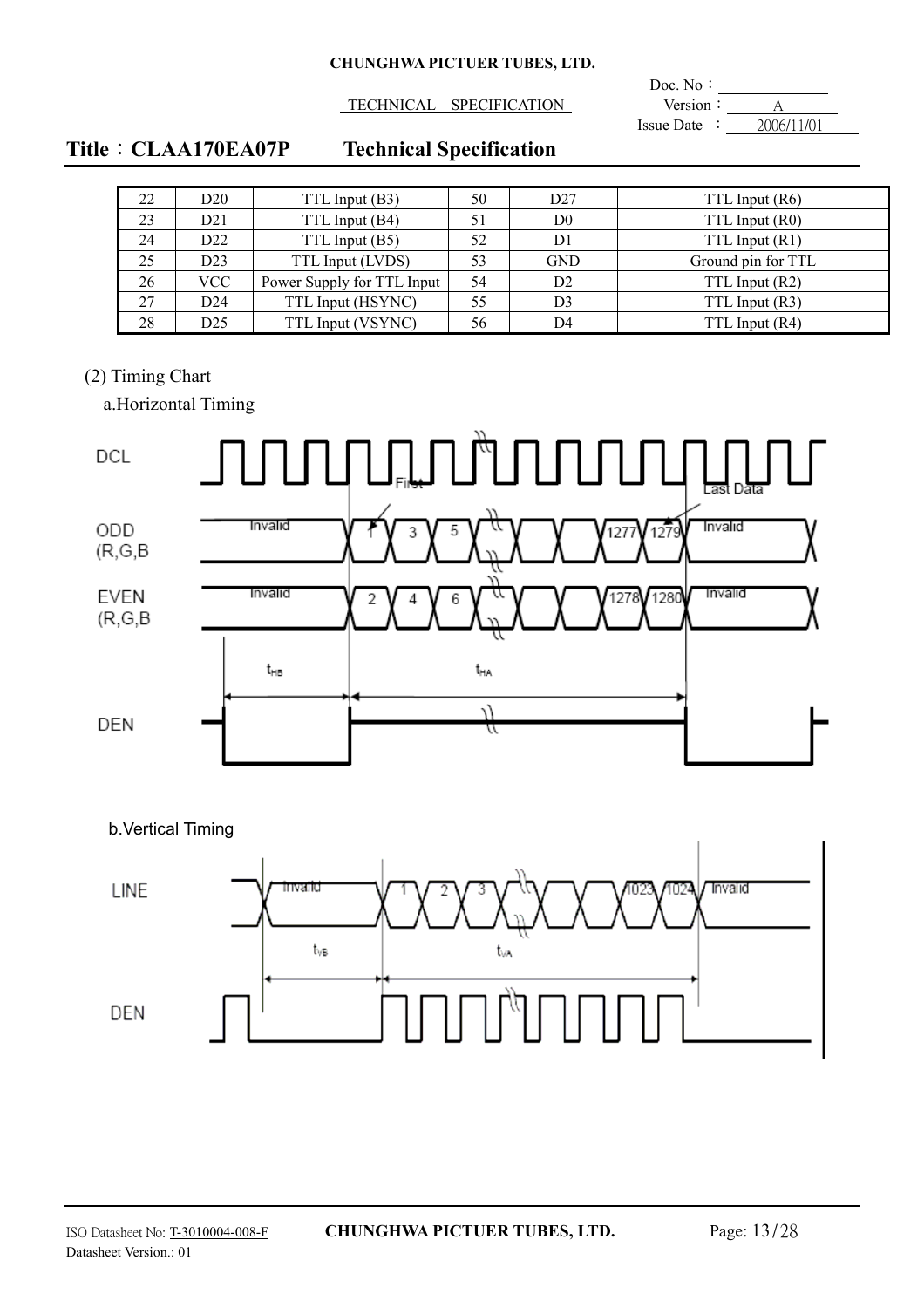TECHNICAL SPECIFICATION Version : A

 $\overline{a}$ Doc. No: Issue Date :  $2006/11/01$ 

# **Title**: **CLAA170EA07P** Technical Specification

## (3) LVDS DATA

(a) Timing Chart



## (b) Data mapping

| Cell            | Input Pin $*$ ) | $Data(6bit + FRC)$ |
|-----------------|-----------------|--------------------|
| RA0             | Tx1N0           | $_{\rm RIO}$       |
| RA1             | Tx1N1           | RI1                |
| RA2             | Tx1N2           | RI2                |
| RA3             | Tx1N3           | RI3                |
| RA4             | Tx1N4           | RI4                |
| RA5             | Tx1N6           | RI5                |
| RA6             | Tx1N7           | GI0                |
| RB0             | Tx1N8           | GI1                |
| RB1             | Tx1N9           | GI2                |
| RB <sub>2</sub> | Tx1N12          | GI3                |
| RB3             | Tx1N13          | GI4                |
| RB4             | Tx1N14          | GI5                |
| RB5             | Tx1N15          | BЮ                 |
| RB6             | Tx1N18          | BI1                |
| RC0             | Tx1N19          | BI2                |
| RC1             | Tx1N20          | BI3                |
| RC2             | Tx1N21          | BI4                |
| RC3             | Tx1N22          | BI5                |
| RC4             | Tx1N24          | RSVD               |
| RC5             | Tx1N25          | RSVD               |
| RC6             | Tx1N26          | DENA               |
| RD0             | Tx1N27          | RI6                |
| RD1             | Tx1N5           | RI7                |
| RD2             | Tx1N10          | GI6                |
| RD3             | Tx1N11          | GI7                |
| RD4             | Tx1N16          | BI6                |
| RD5             | Tx1N17          | BI7                |
| RD6             | Tx1N23          | (RSVD)             |
| Ref-RCLK        | TxCLKIN         | DCLKI              |
|                 |                 |                    |

\*): DS90C383MTD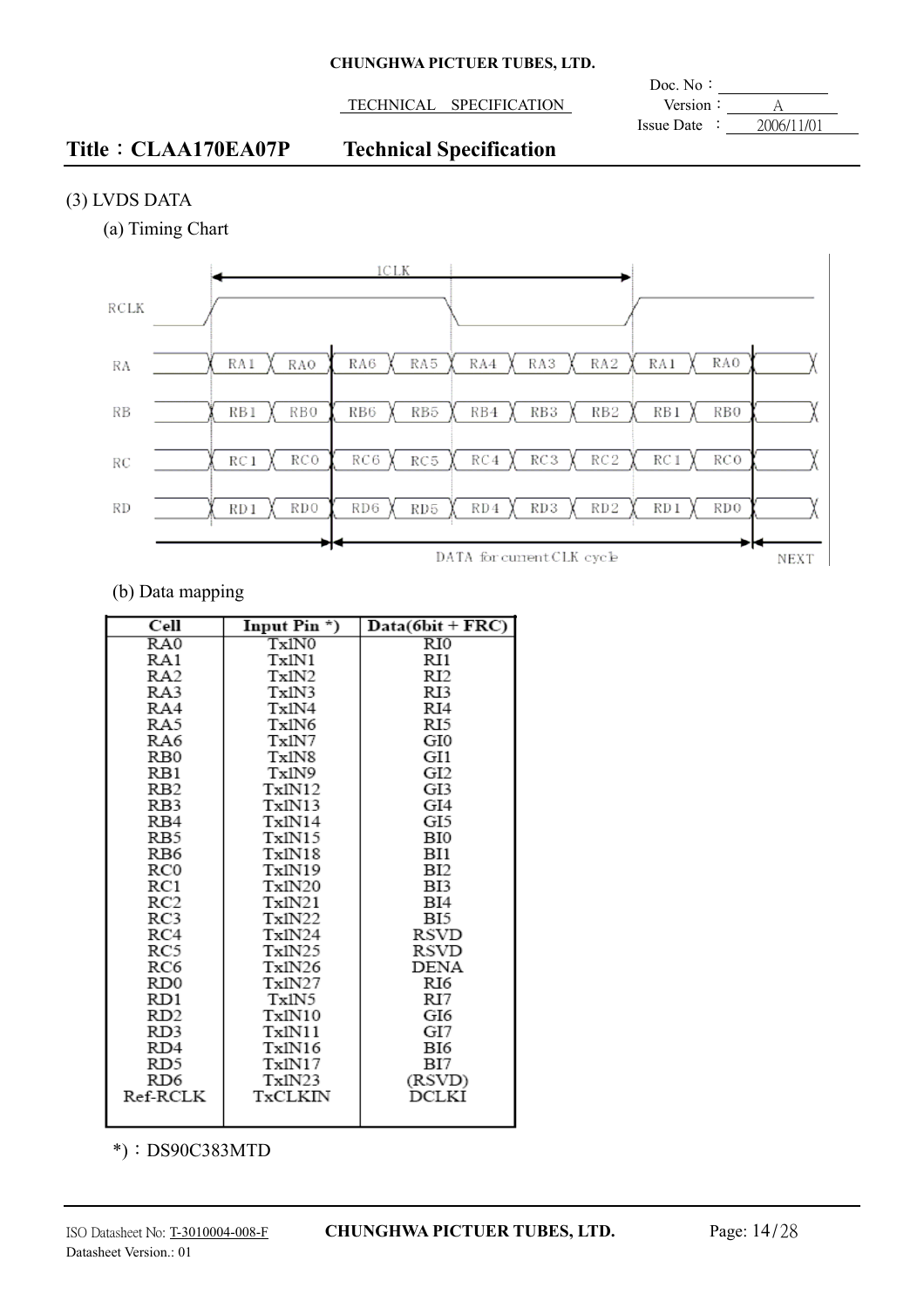TECHNICAL SPECIFICATION **Version**: <u>A</u>

 $\overline{a}$ Doc. No: Issue Date :  $2006/11/01$ 

# **Title**: **CLAA170EA07P** Technical Specification

## (4) Color Data Assignment

|                   |                         |                                                                         |                    |                 | R DATA                  |                |                                                     |           |              |          |              |                | <b>G DATA</b>    |                |                  |              |              |                  |                  |              |              | <b>B DATA</b> |                |              |                 |
|-------------------|-------------------------|-------------------------------------------------------------------------|--------------------|-----------------|-------------------------|----------------|-----------------------------------------------------|-----------|--------------|----------|--------------|----------------|------------------|----------------|------------------|--------------|--------------|------------------|------------------|--------------|--------------|---------------|----------------|--------------|-----------------|
|                   | <b>COLOR INPUT DATA</b> | R7 R6 R5 R4 R3 R2 R1 R0 G7 G6 G5 G4 G3 G2 G1 G0 B7 B6 B5 B4 B3 B2 B1 B0 |                    |                 |                         |                |                                                     |           |              |          |              |                |                  |                |                  |              |              |                  |                  |              |              |               |                |              |                 |
|                   |                         | <b>MSB</b>                                                              |                    |                 |                         |                |                                                     |           |              | LSB MSB  |              |                |                  |                |                  |              | <b>LSB</b>   | <b>MSB</b>       |                  |              |              |               |                |              | L <sub>SB</sub> |
|                   | <b>BLACK</b>            |                                                                         |                    |                 | $0 \t 0 \t 0 \t 0 \t 0$ |                | 0:                                                  |           | $\theta$     | $\theta$ | $\theta$     | $\theta$       | $\theta$         | $\theta$       | $\theta$         | $\theta$     | $\theta$     | $\theta$         | $\theta$         | $\theta$     | $\theta$     | $\theta$      | $\Omega$       | $\theta$     | $\theta$        |
|                   | RED(255)                | $1 \nmid 1$                                                             |                    | $\mathbf{1}$    | $\overline{1}$          | $\overline{1}$ |                                                     |           |              | $\theta$ | $\mathbf{0}$ | $\theta$       | $\mathbf{0}$     | $\overline{0}$ | $\boldsymbol{0}$ | $\theta$     | $\mathbf{0}$ | $\boldsymbol{0}$ | $\boldsymbol{0}$ | $\theta$     | $\theta$     | $\theta$      | $\overline{0}$ | $\theta$     | $\mathbf{0}$    |
|                   | <b>GREEN(255)</b>       | $\overline{0}$ .                                                        |                    |                 |                         |                |                                                     |           | $\theta$     |          |              |                | $\mathbf{1}$     |                |                  |              |              | $\theta$         | $\Omega$         | $\theta$     | $\theta$     | $\theta$      | $\theta$       | $\theta$     | $\mathbf{0}$    |
| <b>BASIC</b>      | <b>BLUE(255)</b>        | 0.10                                                                    |                    | $\theta$        | $\Omega$                | $\Omega$       | $\Omega$                                            |           | $\Omega$     | $\theta$ | $\theta$     | $\theta$       | $\theta$         | $\theta$       | $\mathbf{0}$     | $\theta$     | $\theta$     | $\mathbf{1}$     |                  |              | 1            | 1             | $\mathbf{1}$   | 1            | $\mathbf{1}$    |
| <b>COLOR</b> CYAN |                         |                                                                         | $0 \t 0 \t 0 \t 0$ |                 |                         | $\cdot$ 0      | $\mathbf{0}$                                        |           | $\mathbf{0}$ |          | 1            |                | 1                |                | 1                |              |              |                  |                  |              |              |               | 1              |              |                 |
|                   | <b>MAGENTA</b>          | $1\cdot 1$                                                              |                    |                 |                         |                |                                                     |           |              | $\Omega$ | $\theta$     | $\theta$       | $\theta$         | $\Omega$       | $\mathbf{0}$     | $\Omega$     | $\theta$     |                  |                  |              |              |               |                |              | $\mathbf{1}$    |
|                   | <b>YELLOW</b>           |                                                                         | $1 \cdot 1$        |                 |                         |                |                                                     |           |              |          |              |                |                  |                |                  |              |              | $\theta$         | $\mathbf{0}$     | $\theta$     | $\theta$     | $\mathbf{0}$  | $\mathbf{0}$   | $\mathbf{0}$ | $\mathbf{0}$    |
|                   | <b>WHITE</b>            |                                                                         |                    |                 |                         |                | 1:1:1:1:1:1:1:1                                     |           | 1            |          | $\mathbf{1}$ | $\overline{1}$ | 1                |                | 1                |              | $\mathbf{1}$ |                  | 1                |              | 1            | 1             | $\mathbf{1}$   | $\mathbf{1}$ | $\mathbf{1}$    |
|                   | RED(0)                  |                                                                         |                    |                 |                         |                | 0:0:0:0:0:0:0:0                                     |           | $\theta$     | $\Omega$ | $\theta$     | $\Omega$       | $\mathbf{0}$     | $\theta$       | $\mathbf{0}$     | $\theta$     | $\mathbf{0}$ | $\theta$         | $\mathbf{0}$     | $\theta$     | $\theta$     | $\theta$      | $\mathbf{0}$   | $\theta$     | $\theta$        |
|                   | RED(1)                  | $0 \pm 0$                                                               |                    |                 |                         |                | : 0 : 0 : 0 : 0 : 0                                 |           | 1            | $\theta$ | $\theta$     | $\theta$       | $\theta$         | $\theta$       | $\mathbf{0}$     | $\theta$     | $\theta$     | $\theta$         | $\theta$         | $\theta$     | $\theta$     | $\theta$      | $\mathbf{0}$   | $\theta$     | $\theta$        |
|                   | RED(2)                  |                                                                         |                    |                 |                         |                | 0:0:0:0:0:0:1                                       |           | $\Omega$     | $\Omega$ | $\theta$     | $\Omega$       | $\Omega$         | $\theta$       | $\theta$         | $\Omega$     | $\Omega$     | $\theta$         | $\theta$         | $\Omega$     | $\Omega$     | $\Omega$      | $\theta$       | $\theta$     | $\theta$        |
| <b>RED</b>        |                         |                                                                         |                    |                 |                         |                |                                                     |           |              |          |              |                |                  |                |                  |              |              |                  |                  |              |              |               |                |              |                 |
|                   |                         |                                                                         |                    |                 |                         |                |                                                     |           |              |          |              |                |                  |                |                  |              |              |                  |                  |              |              |               |                |              |                 |
|                   | RED(254)                | $1 \cdot 1$                                                             |                    | $\frac{1}{2}$ 1 | $\mathbf{1}$            | $\pm$ 1        | 1:                                                  |           | $\theta$     | $\Omega$ | $\theta$     | $\theta$       | $\theta$         | $\theta$       | $\theta$         | $\theta$     | $\theta$     | $\theta$         | $\theta$         | $\theta$     | $\theta$     | $\theta$      | $\theta$       | $\theta$     | $\theta$        |
|                   | RED(255)                |                                                                         |                    | $1 -$           | 1 i                     | 1 i            |                                                     |           |              | $\theta$ | $\mathbf{0}$ | $\mathbf{0}$   | $\mathbf{0}$     | $\mathbf{0}$   | $\mathbf{0}$     | $\mathbf{0}$ | $\mathbf{0}$ | $\overline{0}$   | $\mathbf{0}$     | $\mathbf{0}$ | $\mathbf{0}$ | $\mathbf{0}$  | $\overline{0}$ | $\mathbf{0}$ | $\theta$        |
|                   | GREEN(0)                |                                                                         |                    |                 |                         |                | $0 \t0 \t0 \t0 \t0 \t0 \t0 \t0$                     |           | $\theta$     | $\theta$ | $\theta$     | $\theta$       | $\theta$         | $\theta$       | $\mathbf{0}$     | $\theta$     | $\theta$     | $\theta$         | $\mathbf{0}$     | $\theta$     | $\theta$     | $\theta$      | $\Omega$       | $\theta$     | $\theta$        |
|                   | GREEN(1)                |                                                                         |                    |                 |                         |                | $0 \cdot 0 \cdot 0 \cdot 0 \cdot 0 \cdot 0 \cdot 0$ |           | $\Omega$     | $\theta$ | $\theta$     | $\theta$       | $\boldsymbol{0}$ | $\mathbf{0}$   | $\mathbf{0}$     | $\mathbf{0}$ | $\mathbf{1}$ | $\theta$         | $\mathbf{0}$     | $\theta$     | $\theta$     | $\mathbf{0}$  | $\mathbf{0}$   | $\theta$     | $\theta$        |
|                   | GREEN(2)                |                                                                         |                    |                 |                         |                | $0 \t 0 \t 0 \t 0 \t 0 \t 0 \t 0 \t 0$              |           | $\Omega$     | $\Omega$ | $\theta$     | $\theta$       | $\theta$         | $\theta$       | $\mathbf{0}$     |              | $\mathbf{0}$ | $\theta$         | $\theta$         | $\theta$     | $\theta$     | $\Omega$      | $\theta$       | $\theta$     | $\theta$        |
| <b>GREEN</b>      |                         |                                                                         |                    |                 |                         |                |                                                     |           |              |          |              |                |                  |                |                  |              |              |                  |                  |              |              |               |                |              |                 |
|                   |                         |                                                                         |                    |                 |                         |                |                                                     |           |              |          |              |                |                  |                |                  |              |              |                  |                  |              |              |               |                |              |                 |
|                   | <b>GREEN(254)</b>       |                                                                         |                    |                 |                         |                | 0:0:0:0:0:0:0:0                                     |           | $\theta$     |          | 1            |                | $\mathbf{1}$     |                | 1                |              | $\theta$     | $\theta$         | $\theta$         | $\theta$     | $\theta$     | $\theta$      | $\theta$       | $\theta$     | $\theta$        |
|                   | <b>GREEN(255)</b>       |                                                                         | $0 \cdot 0$        | $\theta$        | $\theta$                | $\theta$       | $\overline{0}$                                      | $\cdot$ 0 | $\theta$     |          | 1            | -1             | 1                |                | 1                |              | 1            | $\theta$         | $\theta$         | $\theta$     | $\theta$     | $\Omega$      | $\theta$       | $\theta$     | $\theta$        |
|                   | BLUE(0)                 | $0 \cdot 0$                                                             |                    | $\cdot$ 0       | $\overline{0}$          | $\theta$       | $\theta$                                            |           | $\theta$     | $\theta$ | $\theta$     | $\Omega$       | $\theta$         | $\theta$       | $\theta$         | $\Omega$     | $\theta$     | $\theta$         | $\mathbf{0}$     | $\Omega$     | $\Omega$     | $\theta$      | $\theta$       | $\theta$     | $\theta$        |
|                   | BLUE(1)                 |                                                                         |                    |                 | 0:0:0:0:0:0             |                | $\overline{0}$ :                                    | $\theta$  | $\mathbf{0}$ | $\theta$ | $\theta$     | $\theta$       | $\mathbf{0}$     | $\mathbf{0}$   | $\mathbf{0}$     | $\mathbf{0}$ | $\mathbf{0}$ | $\theta$         | $\mathbf{0}$     | $\theta$     | $\mathbf{0}$ | $\theta$      | $\mathbf{0}$   | $\mathbf{0}$ | $\mathbf{1}$    |
|                   | BLUE(2)                 |                                                                         |                    |                 | 0:0:0:0:0:0             |                |                                                     |           | $\theta$     | $\Omega$ | $\theta$     | $\theta$       | $\theta$         | $\theta$       | $\theta$         | $\theta$     | $\theta$     | $\theta$         | $\theta$         | $\theta$     | $\theta$     | $\theta$      | $\theta$       |              | $\theta$        |
| <b>BLUE</b>       |                         |                                                                         |                    |                 |                         |                |                                                     |           |              |          |              |                |                  |                |                  |              |              |                  |                  |              |              |               |                |              |                 |
|                   |                         |                                                                         |                    |                 |                         |                |                                                     |           |              |          |              |                |                  |                |                  |              |              |                  |                  |              |              |               |                |              |                 |
|                   | <b>BLUE(254)</b>        |                                                                         |                    |                 |                         |                | $0 \cdot 0 \cdot 0 \cdot 0 \cdot 0 \cdot 0 \cdot 0$ |           | $\theta$     | $\theta$ | $\theta$     | $\theta$       | $\mathbf{0}$     | $\Omega$       | $\mathbf{0}$     | $\theta$     | $\theta$     |                  |                  |              |              | -1            | 1              | -1           | $\theta$        |
|                   | <b>BLUE(255)</b>        |                                                                         |                    |                 |                         |                | 0.0000000000000                                     |           | $\Omega$     | $\Omega$ | $\theta$     | $\theta$       | $\theta$         | $\Omega$       | $\theta$         | $\theta$     | $\theta$     |                  |                  |              |              |               |                |              |                 |

## [Note]

- 1) Definition of gray scale: Color(n) : n indicates gray scale level. Higher n means brighter level.
- 2) Data:1-High,0-Low.
- 3) This assignment is applied to both odd and even data.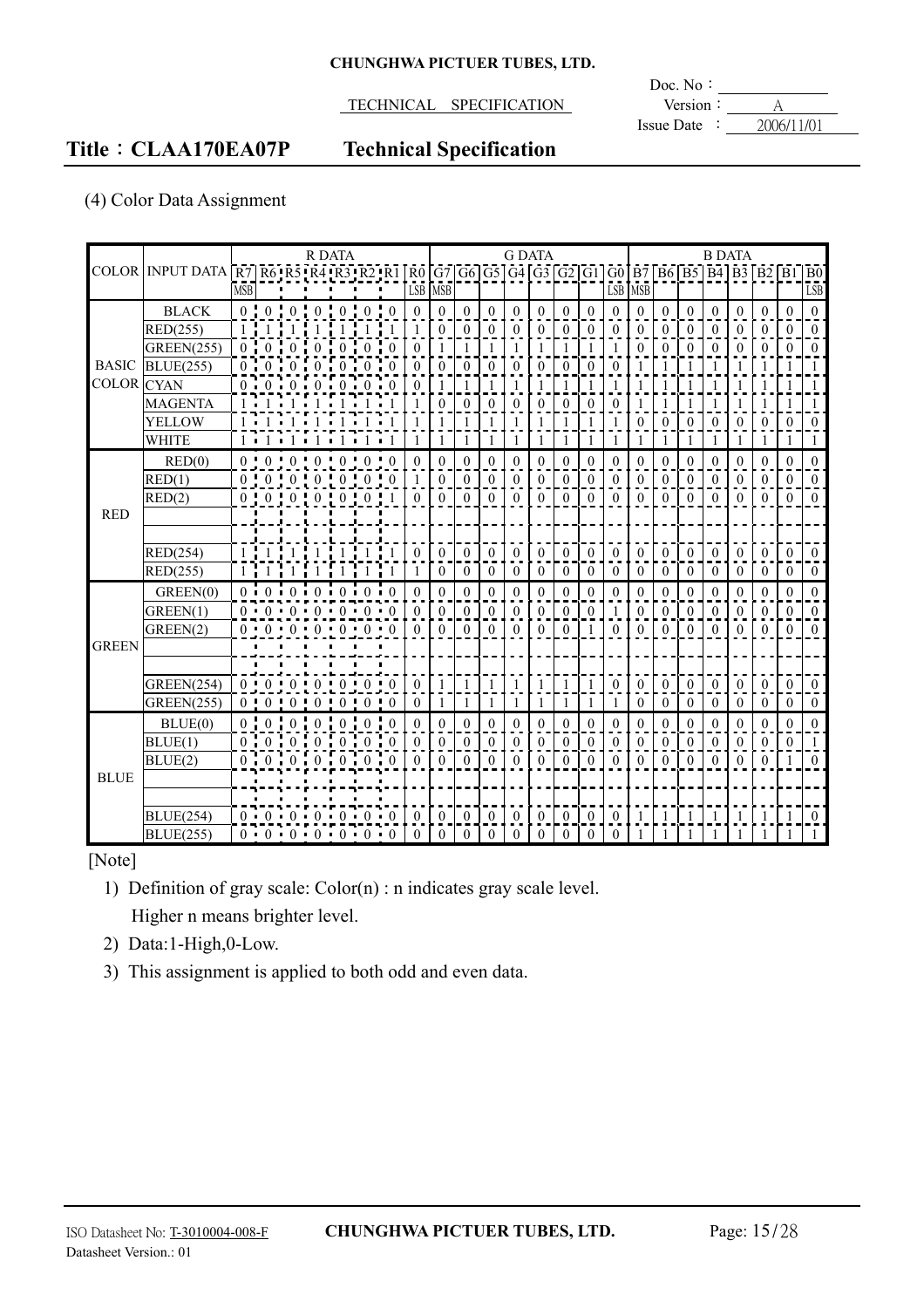**TECHNICAL SPECIFICATION** 

**Doc.** No: Version  $\overline{\frac{A}{1 \cdot 2006/11/01}}$ 

# **Title**: **CLAA170EA07P** Technical Specification

|  | (5) Color Data Assignment |
|--|---------------------------|
|--|---------------------------|

|                          |  |                 | $D(1279,1)$ $D(1280,1)$   |                           |
|--------------------------|--|-----------------|---------------------------|---------------------------|
|                          |  |                 | $D(1279,2)$   $D(1280,2)$ |                           |
|                          |  | $\cdot$ $\cdot$ |                           |                           |
|                          |  |                 |                           | $D(1279, Y)$ $D(1280, Y)$ |
|                          |  |                 |                           |                           |
| $D(1,1023)$ $D(2, 1023)$ |  | D(X, 1023)      | D(1279, 102)D(1280, 102)  |                           |
|                          |  |                 |                           | 1279, 102 D(1280, 1       |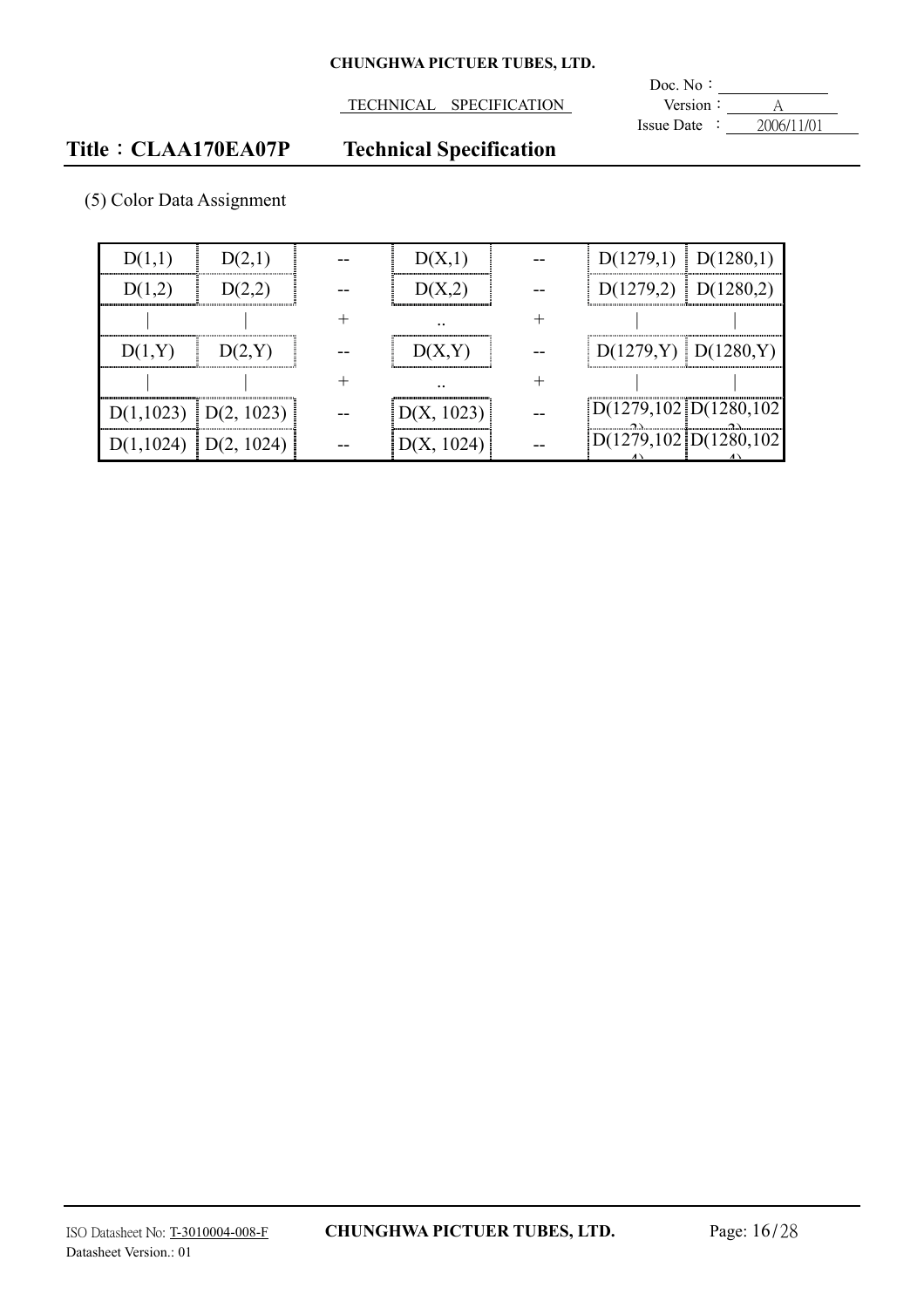TECHNICAL SPECIFICATION **Version**: <u>A</u>

 $\overline{a}$ Doc. No: Issue Date : 2006/11/01

## **Title**: **CLAA170EA07P** Technical Specification

# **6. BLOCK DIAGRAM**



Lamp Uint in Backlight

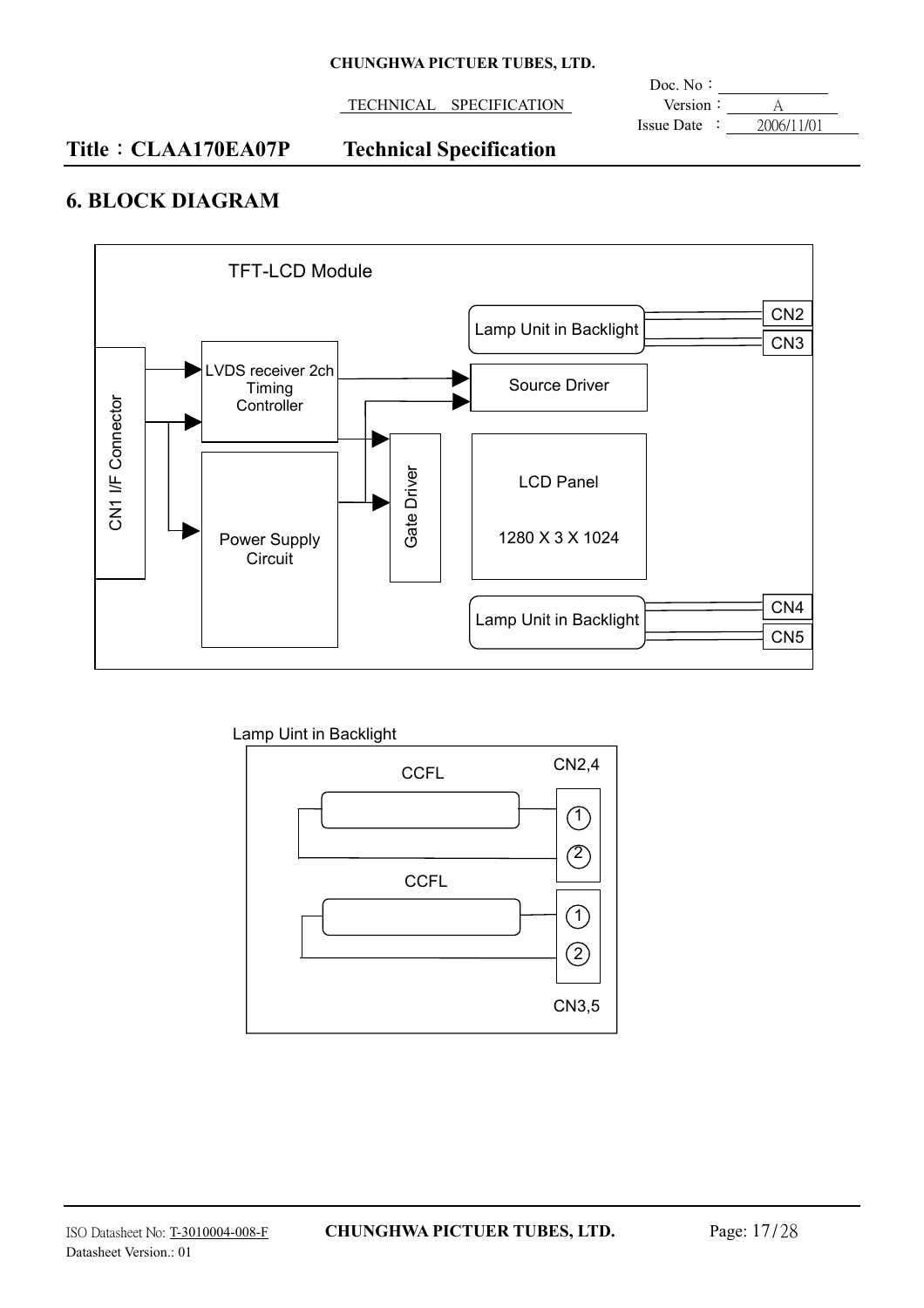| <b>CHUNGHWA PICTUER TUBES, LTD.</b> |  |  |  |
|-------------------------------------|--|--|--|
|-------------------------------------|--|--|--|

**TECHNICAL SPECIFICATION** Version:

 $\overline{a}$ Doc. No: Issue Date :  $2006/11/01$ 

# **Title**: CLAA170EA07P Technical Specification

# **7. MECHANICAL SPECIFICATION**

(1) Front side (Tolerance is  $\pm 0.5$ mm unless noted)



Unit: mm

ISO Datasheet No: T-3010004-008-F **CHUNGHWA PICTUER TUBES, LTD.** Page: 18/28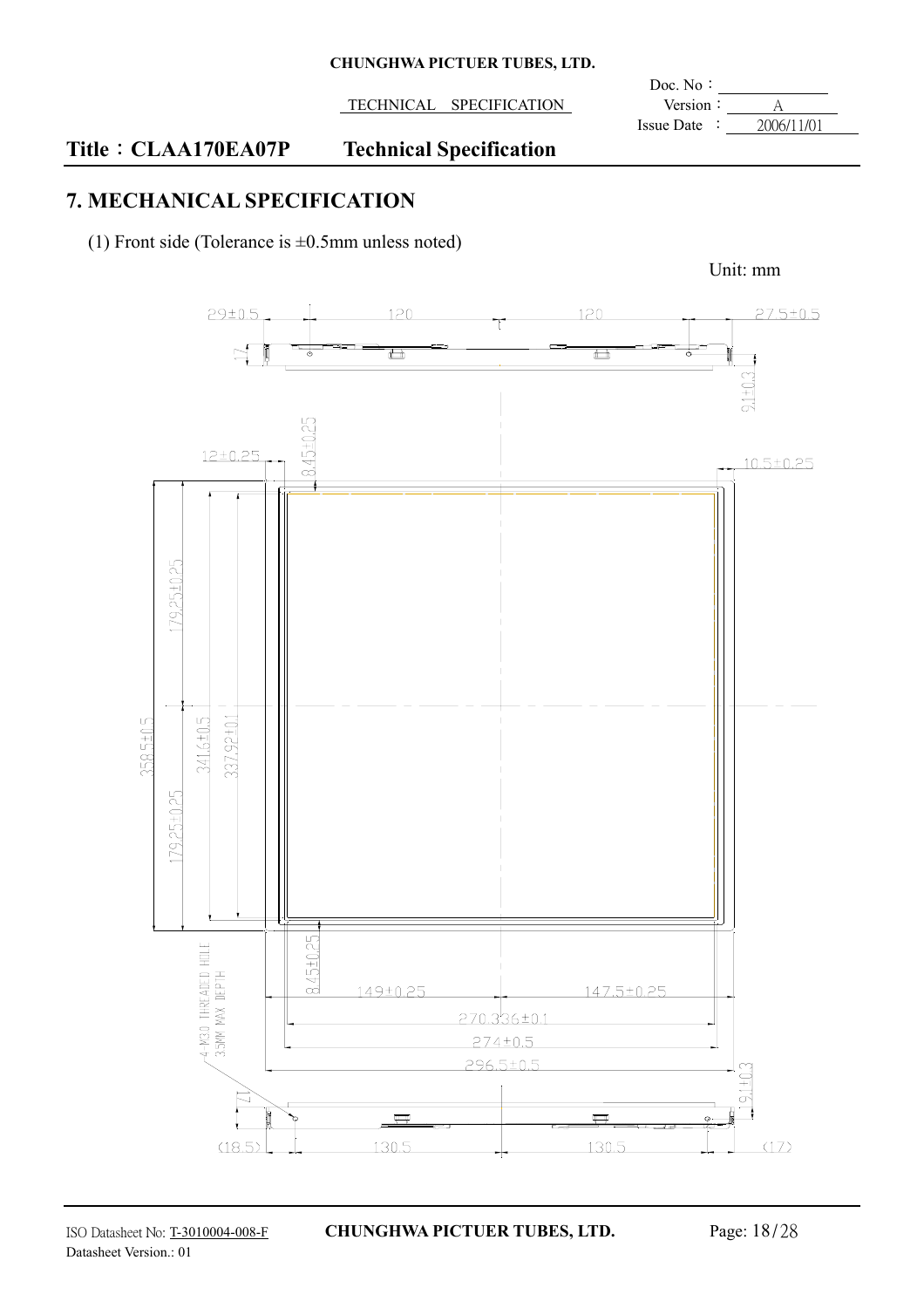TECHNICAL SPECIFICATION Version : A

 $\overline{a}$ Doc. No: Issue Date : 2006/11/01

# **Title**: CLAA170EA07P Technical Specification

(2) Rear side (Tolerance is  $\pm 0.5$ mm unless noted)

![](_page_18_Figure_6.jpeg)

![](_page_18_Figure_7.jpeg)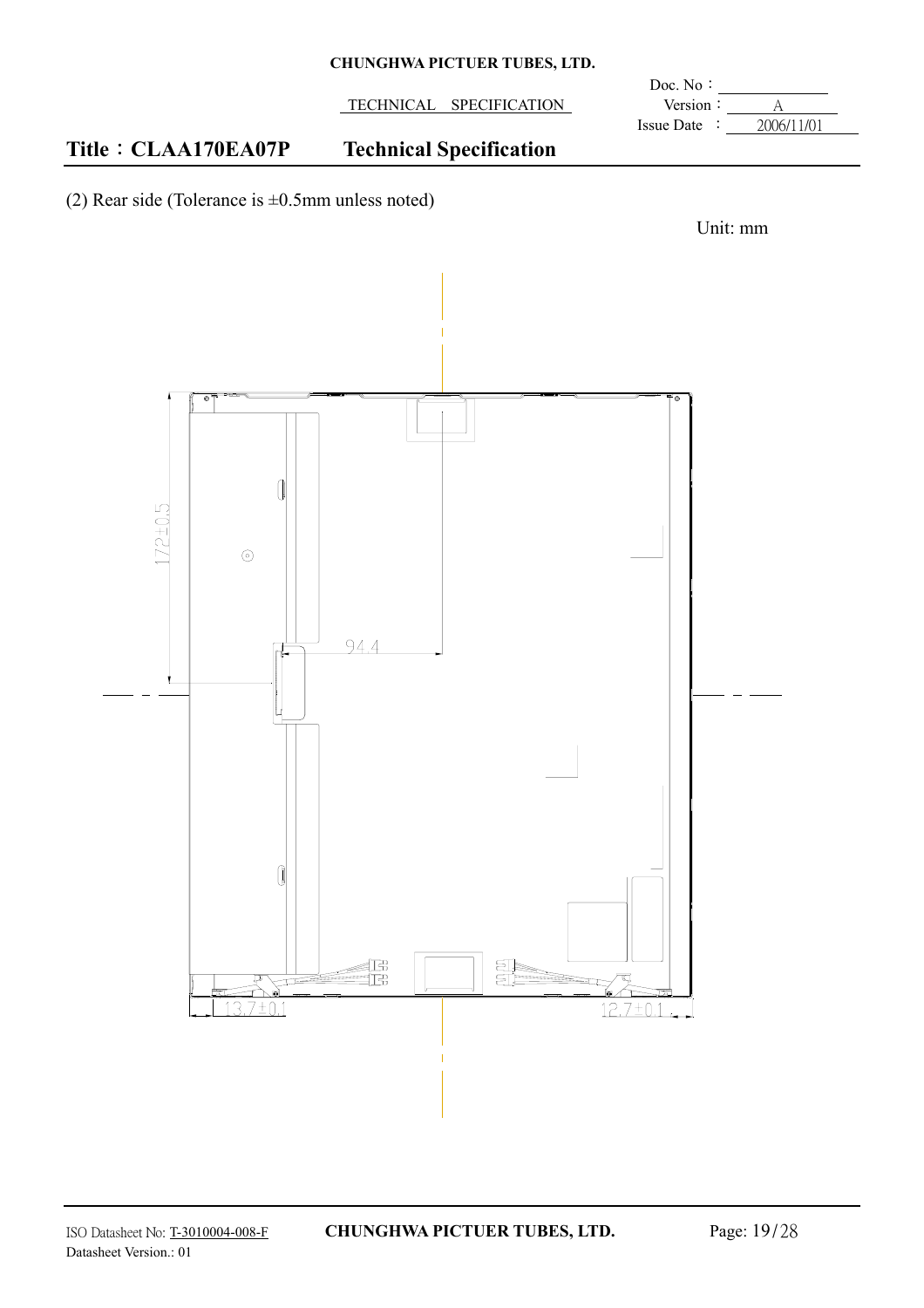### TECHNICAL SPECIFICATION **Version**: A

 $\overline{a}$ Doc. No: Issue Date :  $2006/11/01$ 

## **Title**: **CLAA170EA07P** Technical Specification

# **8. OPTICAL CHARACTERISTICS**

|  | Ta= $25^{\circ}$ C $\cdot$ VCC=5.0V |
|--|-------------------------------------|
|  |                                     |

|                       | <b>ITEM</b><br><b>SYMBOL</b> |                       | <b>CONDITION</b>            | min                | typ                | max                | <b>UNIT</b>       | <b>REMARK</b> |
|-----------------------|------------------------------|-----------------------|-----------------------------|--------------------|--------------------|--------------------|-------------------|---------------|
| <b>Contrast Ratio</b> |                              | <b>CR</b>             | $\theta = \psi = 0^{\circ}$ | (550)              | (700)              | --                 |                   | $*1)$         |
|                       | Luminance(CEN)<br>L          |                       | $\theta = \psi = 0^{\circ}$ | 250                | 300                |                    | cd/m <sup>2</sup> | $*2)$         |
| 9P Uniformity         |                              | $\Delta L$            | $\theta = \psi = 0^{\circ}$ | 75                 | --                 | $- -$              | $\%$              | $*2)$         |
|                       |                              | Tr                    | $\theta = \psi = 0^{\circ}$ | --                 | $\overline{2}$     | $\overline{4}$     | ms                | $*4)$         |
| Response Time         |                              | <b>Tf</b>             | $\theta = \psi = 0^{\circ}$ | $- -$              | 4                  | 6                  | ms                |               |
| Crosstalk             |                              | <b>CT</b>             | $\theta = \psi = 0^{\circ}$ | $\theta$           | --                 | 1                  | $\frac{0}{0}$     | $*5)$         |
| Viewing               | Horizontal                   | $\Psi$                |                             | $(-70-70)$         | $(-80 - 80)$       |                    | $\circ$           |               |
| Angle                 | Vertical                     | $\theta$              | $CR \geq 10$                | $(-75-65)$         | $(-85-75)$         |                    | $\circ$           | $*3)$         |
|                       | White                        | $\boldsymbol{X}$<br>Y |                             | 0.283<br>0.299     | 0.313<br>0.329     | 0.343<br>0.359     |                   |               |
| Color                 | X<br>Red<br>Y                |                       | $\theta = \psi = 0^{\circ}$ | (0.625)<br>(0.297) | (0.655)<br>(0.327) | (0.685)<br>(0.357) | Color             |               |
| Coordinates           | X<br>Green<br>Y              |                       | (0.243)<br>(0.587)          | (0.273)<br>(0.617) | (0.303)<br>(0.647) | Coordinates        | $*2)$             |               |
|                       | Blue                         | X<br>Y                |                             | (0.114)<br>(0.060) | (0.144)<br>(0.090) | (0.174)<br>(0.120) |                   |               |
| Gamut                 |                              | CG                    | $\theta = \psi = 0^{\circ}$ | (70)               | (72)               |                    | $\frac{0}{0}$     |               |
| Gamma                 |                              | $\gamma$              | <b>VESA</b>                 | 2.0                | 2.2                | 2.4                | --                | $*6)$         |

[Note]

All optical specification condition:

1).Defination of Contrast Ratio:

CR=ON (White) Luminance/OFF (Black) Luminance

2).Definition of Luminance and Luminance uniformity:

Center Luminance: measuring the luminance of the point no. 5

Average Luminance: measuring average luminance of points no.1-no.9

Uniformity:  $\Delta L = [L(Min)/L(Max)] \times 100\%$ 

<sup>(1)</sup> Equipment: BM-5A(TOPCON) under the dark room condition( 2° view angle) after more than 30 minutes turning on the lamp.

<sup>(2)</sup> Condition: IL=7.5 (each lamp)mA, Inverter: SAMPO ( DIVLCP0506D42 ), Frequency=50kHz.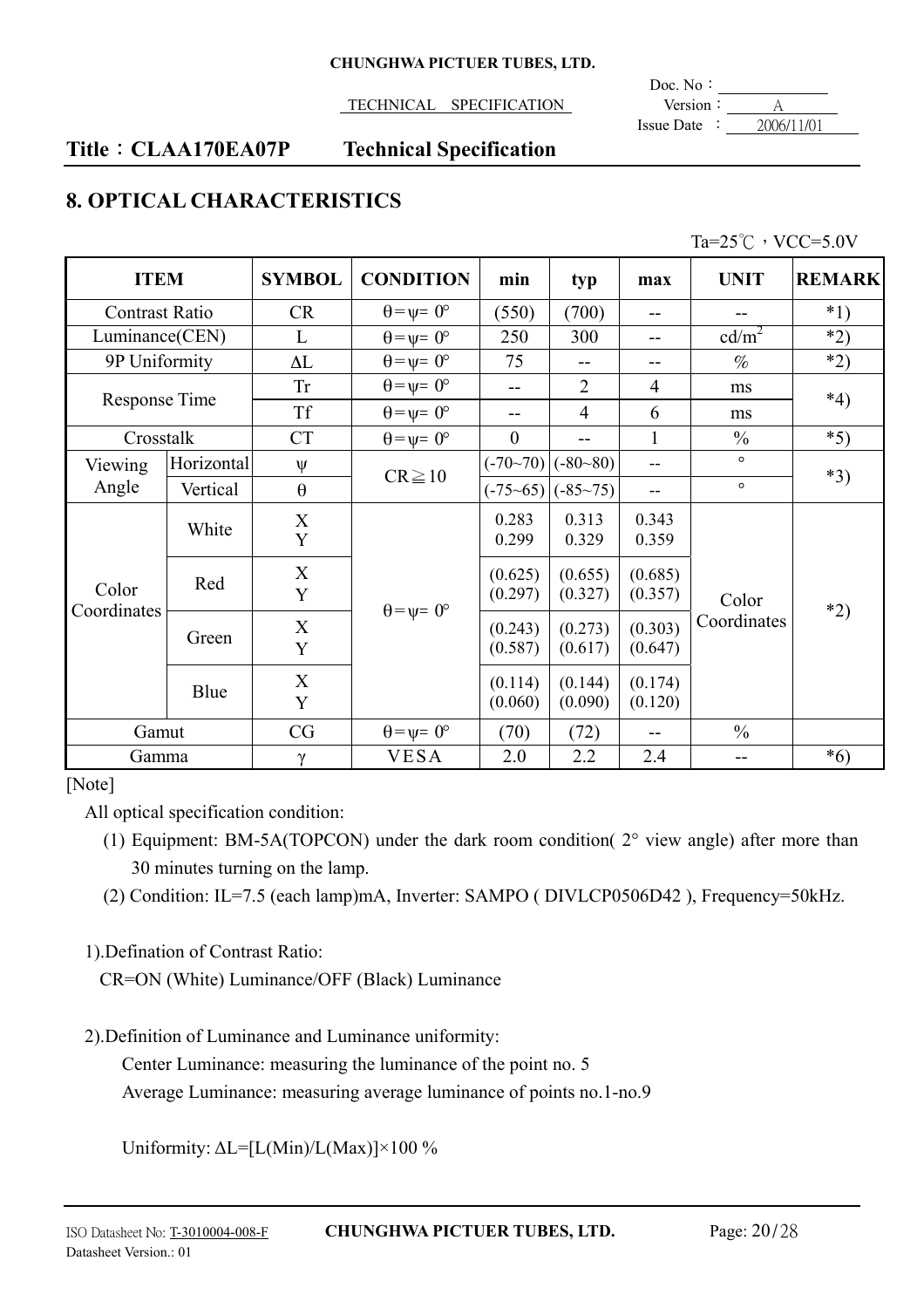TECHNICAL SPECIFICATION Version :

 $\overline{a}$ Doc. No: Issue Date :  $2006/11/01$ 

# **Title**: CLAA170EA07P Technical Specification

![](_page_20_Figure_5.jpeg)

3). Definition of Viewing Angle $(\theta, \psi)$ :

![](_page_20_Figure_7.jpeg)

\*4) Definition of Response Time:

![](_page_20_Figure_9.jpeg)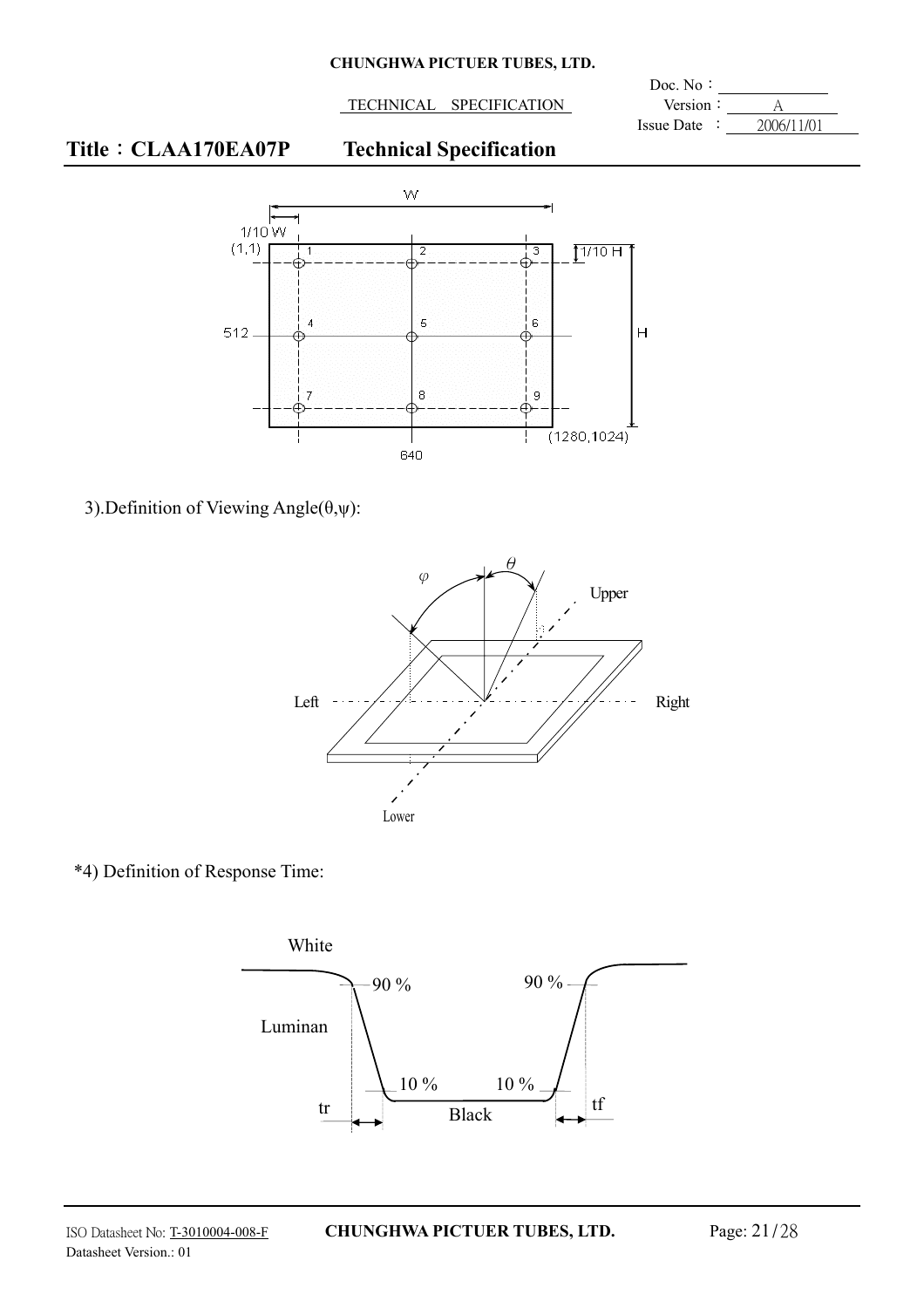**TECHNICAL SPECIFICATION** Version:

 $\overline{a}$ Doc. No: Issue Date :  $2006/11/01$ 

## **Title**: **CLAA170EA07P** Technical Specification

5) Definition of crosstalk:

 $CT= |Y_B-Y_A|/Y_A X 100 (%)$ 

YA : The luminance of measured position at pattern A

 $\frac{1}{2}$ 

 $Y_B$ . The luminance of measured position at pattern B with Gray level 0

![](_page_21_Figure_9.jpeg)

6) Definition of Gamma ( $\gamma$ ), follow VESA standard sampling every 16 gray level(0,16,32,.....224,240,255)

![](_page_21_Figure_11.jpeg)

Gray level(LOG)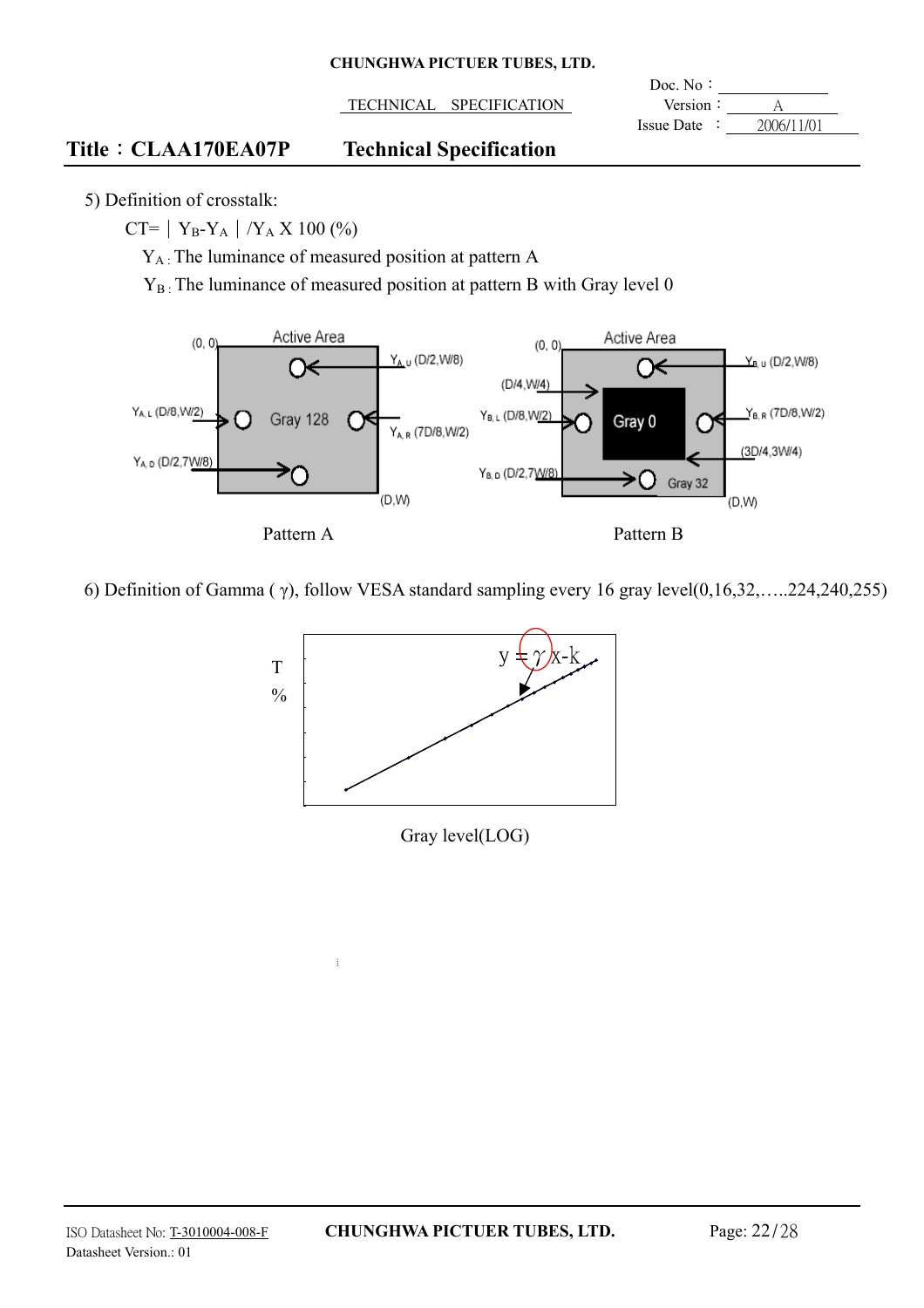TECHNICAL SPECIFICATION **Version CONTROL** 

 $\overline{a}$ Doc. No: Issue Date : 2006/11/01

# **Title**: CLAA170EA07P Technical Specification

# **9.RELIABILITY TEST CONDITIONS**

(1) Temperature and Humidity

| <b>TEST ITEMS</b>          | <b>CONDITIONS</b>                    |
|----------------------------|--------------------------------------|
| <b>HIGH TEMPERATURE</b>    | $ 50^{\circ}\text{C}$ ; 90%RH; 240h  |
| HIGH HUMIDITY OPERATION    | (No condensation)                    |
| <b>HIGH TEMPERATURE</b>    | $60^{\circ}$ C; 90%RH; 48h           |
| HIGH HUMIDITY STORAGE      | (No condensation)                    |
| HIGH TEMPERATURE OPERATION | $50^{\circ}$ C; 240h                 |
| HIGH TEMPERATURE STORAGE   | $60^{\circ}$ C; 240h                 |
| LOW TEMPERATURE OPERATION  | $0^{\circ}$ C; 240h                  |
| LOW TEMPERATURE STORAGE    | $-20^{\circ}$ C; 240h                |
| <b>THERMAL SHOCK</b>       | BETWEEN -20°C(1hr)AND 60°C(1hr); 100 |
|                            | <b>CYCLES</b>                        |

## (2) Shock & Vibration

| <b>ITEMS</b>                            | <b>CONDITIONS</b>                                             |
|-----------------------------------------|---------------------------------------------------------------|
| <b>SHOCK</b><br>(NON-OPERATIO<br>N)     | Shock level: $1470m/s^2(150G)$                                |
|                                         | Waveform: half sinusoidal wave, 2ms                           |
|                                         | Number of shocks: one shock input in each direction of three  |
|                                         | mutually perpendicular axes for a total of six shock inputs   |
| <b>VIBRATION</b><br>(NON-OPERATIO<br>N) | Vibration level: $9.8m/s^2(1.0G)$ zero to peak                |
|                                         | Waveform: sinusoidal                                          |
|                                         | Frequency range: 5 to 500 Hz                                  |
|                                         | Frequency sweep rate: 0.5 octave/min                          |
|                                         | Duration: one sweep from 5 to 500Hz in each of three mutually |
|                                         | perpendicular axis(each x, y, z axis: 1 hour, total 3 hours)  |

## (3) ESD

| <b>POSITION</b> | <b>CONDITION</b> (MDL turn off)                    |  |  |
|-----------------|----------------------------------------------------|--|--|
| Connector       | 1.200 pF $\cdot$ 0 $\Omega$ $\cdot$ $\pm$ 250 V    |  |  |
|                 | 2. contact mode for each pin                       |  |  |
| Moudle          | 1. 150 pF $\cdot$ 330 $\Omega$ $\cdot$ $\pm$ 15K V |  |  |
|                 | 2. Air mode, test 25 times for each test point     |  |  |
|                 | 3. Contact mode, 25 times for each test point      |  |  |

### (4) Low Presure test

| <b>TEST ITEM</b>          | <b>CONDITION</b>           |
|---------------------------|----------------------------|
| Low Presure test(storage) | 260HPa (30000 ft.) : 24 Hr |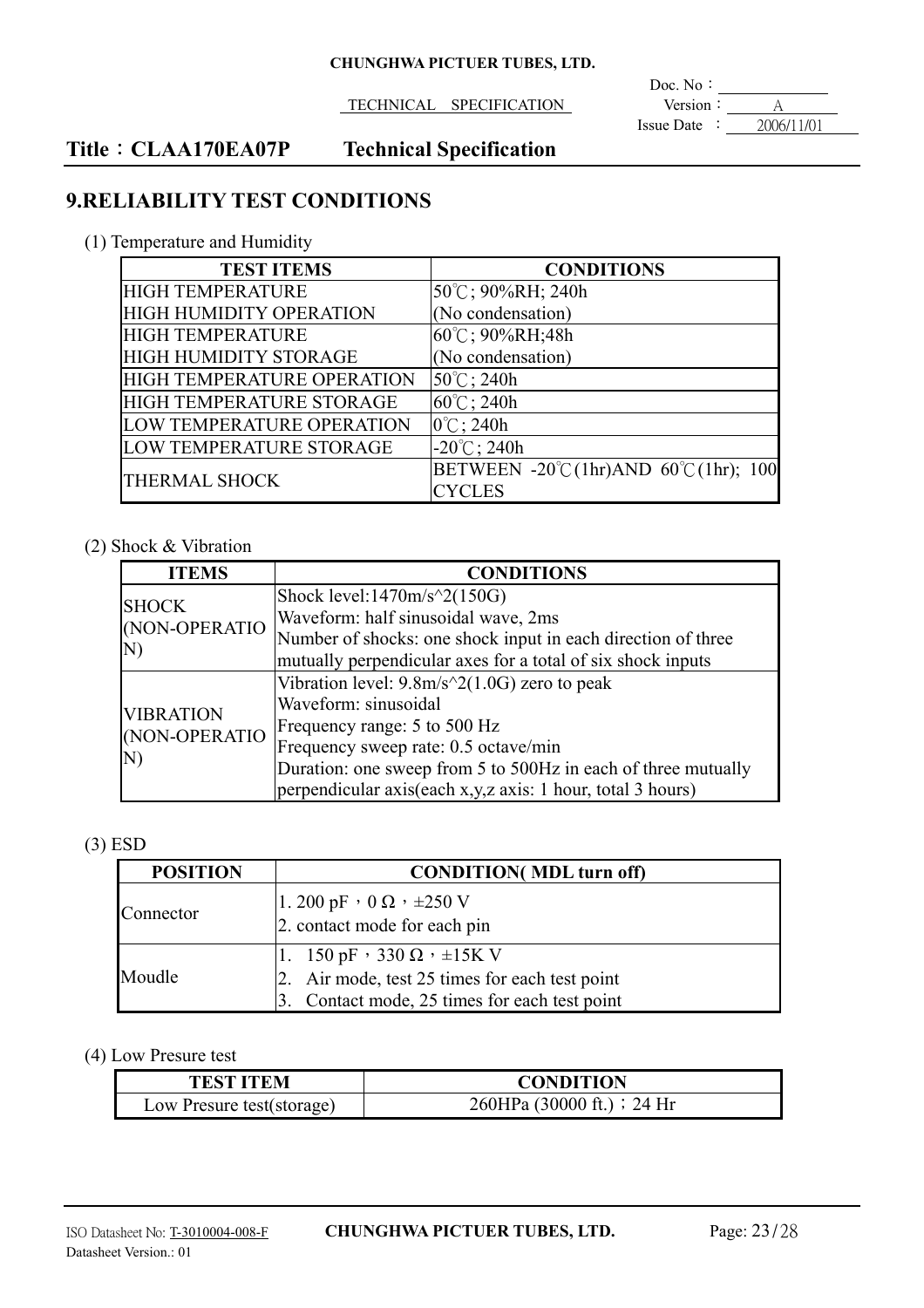TECHNICAL SPECIFICATION **Version**: A

 $\overline{a}$ Doc. No: Issue Date :  $2006/11/01$ 

# **Title**: **CLAA170EA07P** Technical Specification

(5) Judgment standard

The judgment of the above test should be made as follow:

Pass: Normal display image with no obvious non-uniformity and no line defect. Partial transformation of the module parts should be ignored.

Fail: No display image, obvious non-uniformity, or line defects.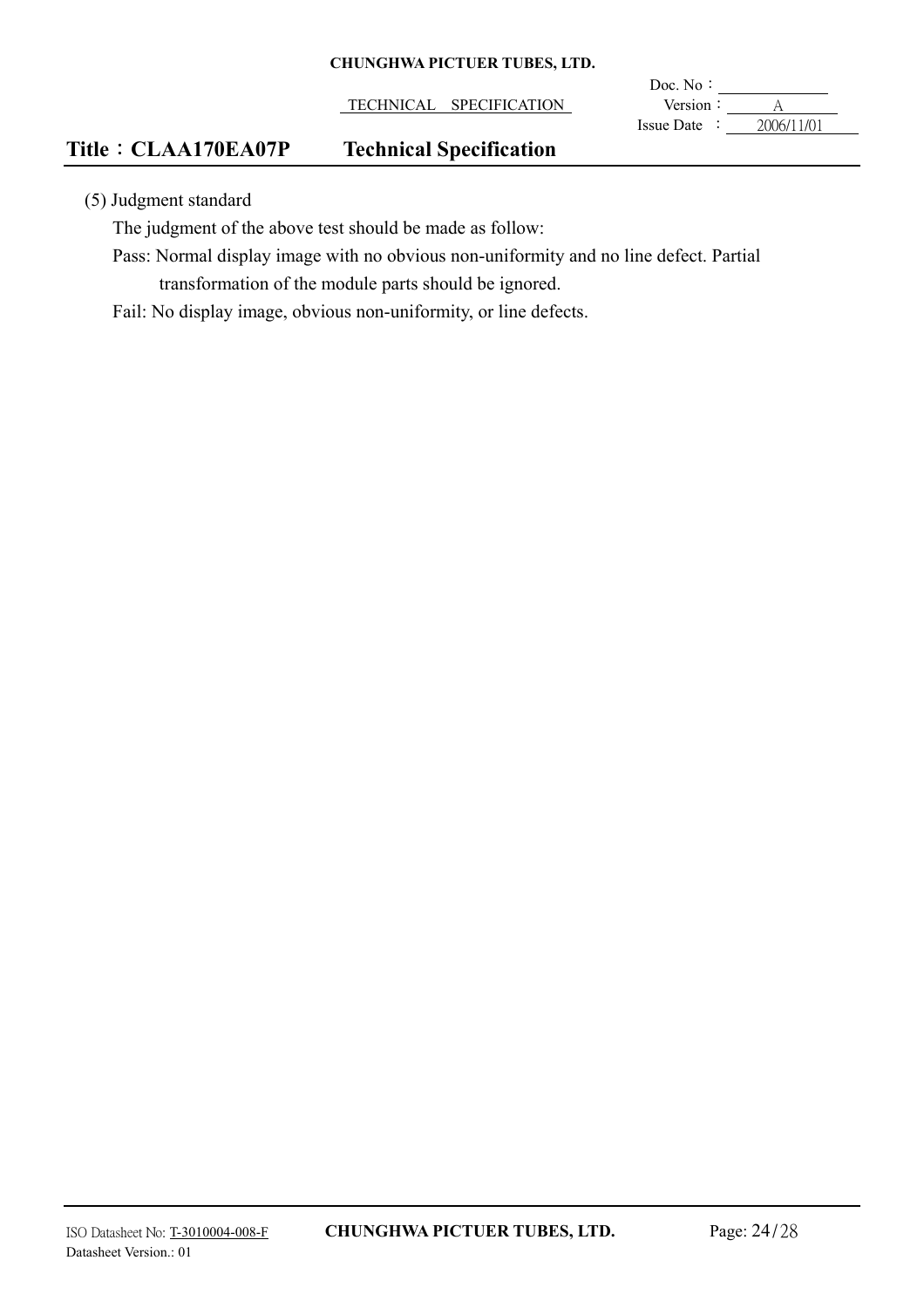|                                   | Doc. $No:$                      |
|-----------------------------------|---------------------------------|
| TECHNICAL<br><b>SPECIFICATION</b> | Version.                        |
|                                   | 2006/11/01<br><b>Issue Date</b> |

## **Title**: **CLAA170EA07P** Technical Specification

# **10. HANDLING PRECAUTIONS FOR TFT-LCD MODULE**

Please pay attention to the followings in handling- TFT-LCD products;

## **(1) ASSEMBLY PRECAUTION**

- 1) Please use the mounting hole on the module side in installing and do not beading or wrenching LCD in assembling. And please do not drop, bend or twist LCD module in handling.
- 2) Please design display housing in accordance with the following guide lines.
	- a) Housing case must be destined carefully so as not to put stresses on LCD all sides and not to wrench module.The stresses may cause non-uniformity even if there is no non-uniformity statically.
	- b) Keep sufficient clearance between LCD module back surface and housing when the LCD module is mounted. Approximately 1.0 mm of the clearance in the design is recommended taking into account the tolerance of LCD module thickness and mounting structure height on the housing.
	- c) When some parts, such as, FPC cable and ferrite plate, are installed underneath the LCD module, still sufficient clearance is required, such as 0.5mm. This clearance is, especially, to be reconsidered when the additional parts are implemented for EMI countermeasure.
	- d) Design the inverter location and connector position carefully so as not to give stress to lamp cable, or not to interface the LCD module by the lamp cable.
	- e) Keep sufficient clearance between LCD module and the others parts, such as inverter and speaker so as not to interface the LCD module. Approximately 1.0mm of the clearance in the design is recommended.
- 3) Please do not push or scratch LCD panel surface with any-thing hard. And do not soil LCD panel surface by touching with bare hands. ( Polarizer film, surface of LCD panel is easy to be flawed.)
- 4) Please do not press any parts on the rear side such as source TCP, gate TCP, control circuit board and FPCs during handling LCD module. If pressing rear part is unavoidable, handle the LCD module with care not to damage them.
- 5) Please wipe out LCD panel surface with absorbent cotton or soft cloth in case of it being soiled.
- 6) Please wipe out drops of adhesives like saliva and water on LCD panel surface immediately. They might damage to cause panel surface variation and color change.
- 7) Please do not take a LCD module to pieces and reconstruct it. Resolving and reconstructing modules may cause them not to work well.
- 8) Please do not touch metal frames with bare hands and soiled gloves. A color change of the metal frames can happen during a long preservation of soiled LCD modules.
- 9) Please pay attention to handling lead wire of backlight so that it is not tugged in connecting wit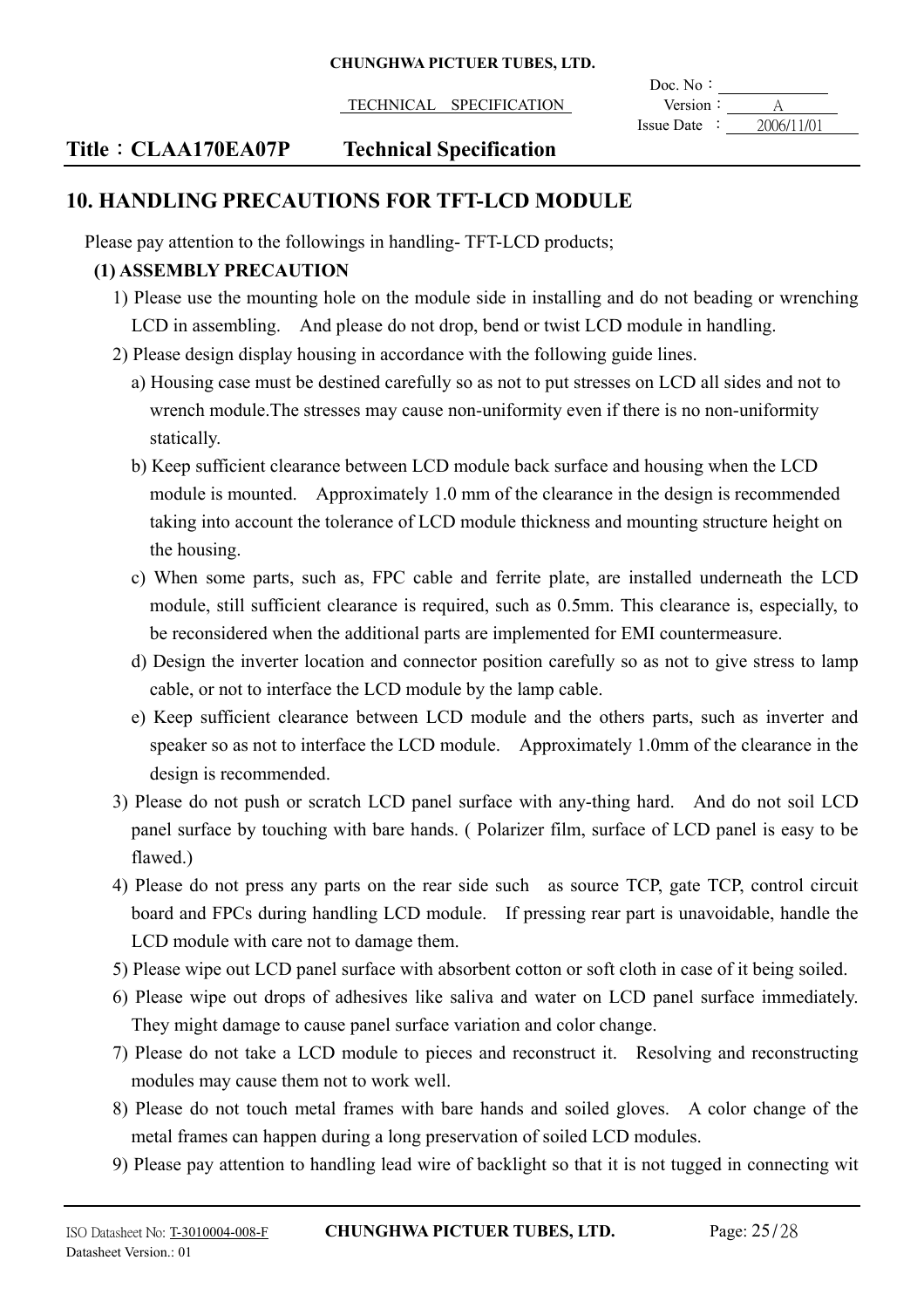TECHNICAL SPECIFICATION Version:

 $\overline{a}$ Doc. No: Issue Date :  $2006/11/01$ 

# **Title**: **CLAA170EA07P** Technical Specification

inverter.

## **(2) OPERATING PRECAUTIONS**

- 1) Please be sure to turn off the power supply before connecting and disconnecting signal input cable.
- 2) Please do not change variable resistance settings in LCD module. They are adjusted to the most suitable value. If they are changed, it might happen LCD does not satisfy the characteristics specification.
- 3) Please consider that LCD backlight takes longer time to become stable of radiation characteristics in low temperature than in room temperature.
- 4) A condensation might happen on the surface and inside of LCD module in case of sudden charge of ambient temperature.
- 5) Please pay attention to displaying the same pattern for very long time. Image might stick on LCD. If then, time going on can make LCD work well.
- 6) Please obey the same caution descriptions as ones that need to pay attention to ordinary electronic parts.

## **(3) PRECAUTFONSWITHELECTROSTATICS**

- 1) This LCD module use CMOS-IC on circuit board and TFT-LCD panel, and so it is easy to be affected by electrostatics. Please be careful with electrostatics by the way of your body connecting to the ground and so on.
- 2) Please remove protection film very slowly on the surface of LCD module to prevent from electrostatics occurrence.

## **(4) STORAGE PRECAUTIONS**

- 1) When you store LCDs for a long time, it is recommended to keep the temperature between  $0^{\circ}$   $\sim$  40 $^{\circ}$  without the exposure of sunlight and to keep the humidity less than 90%RH.
- 2) Please do not leave the LCDs in the environment of high humidity and high temperature such as 60°C 90%RH.
- 3) Please do not leave the LCDs in the environment of low temperature; below -20 $\degree$ C.

# **(5) SAFETY PRECAUTIONS**

- 1) When you waste LCDS, it is recommended to crush damaged or unnecessary LCDs into pieces and wash them off with solvents such as acetone and ethanol, which should later be burned.
- 2) If any liquid leaks out of a damaged-glass cell and comes in contact with the hands, wash off thoroughly with soap and water.

## **(6) OTHERS**

1) A strong incident light into LCD panel might cause display characteristics' changing inferior because of polarizer film, color filter, and other materials becoming inferior. Please do not